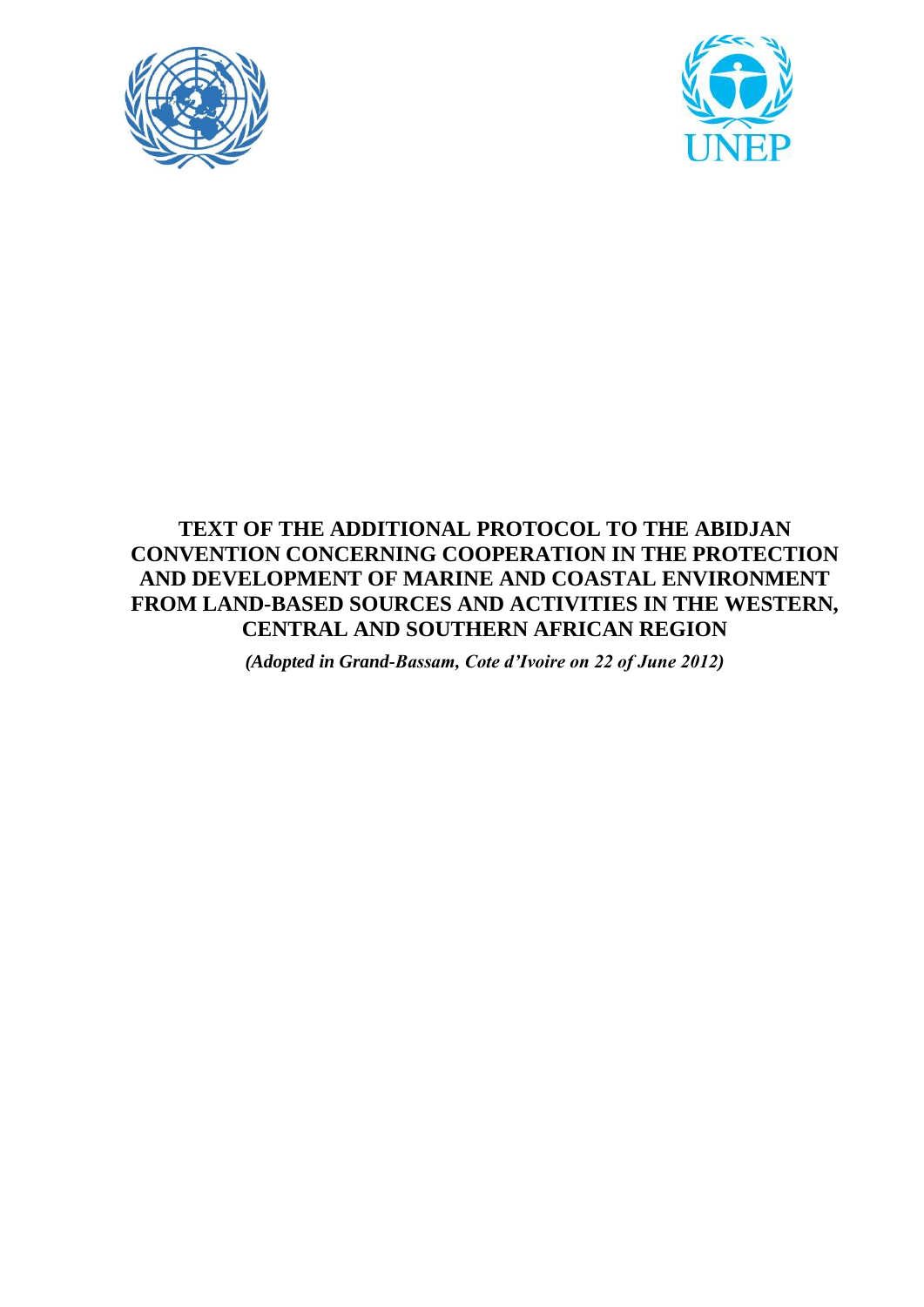| Preamble   |                                                                       |  |
|------------|-----------------------------------------------------------------------|--|
| Article 1  |                                                                       |  |
| Article 2  |                                                                       |  |
| Article 3  |                                                                       |  |
| Article 4  |                                                                       |  |
| Article 5  |                                                                       |  |
| Article 6  | Access to information, education, awareness, public participation and |  |
|            |                                                                       |  |
| Article 7  |                                                                       |  |
| Article 8  |                                                                       |  |
| Article 9  | Degradation from other harmful land-based sources and activities 6    |  |
| Article 10 |                                                                       |  |
| Article 11 |                                                                       |  |
| Article 12 |                                                                       |  |
| Article 13 |                                                                       |  |
| Article 14 |                                                                       |  |
| Article 15 |                                                                       |  |
| Article 16 |                                                                       |  |
| Article 17 |                                                                       |  |
| Article 18 |                                                                       |  |
| Article 19 |                                                                       |  |
| Article 20 |                                                                       |  |
| Article 21 |                                                                       |  |
| Article 22 |                                                                       |  |
| Article 23 | Relationship between this Protocol and the Convention 11              |  |
| Article 24 | Relationship between this Protocol and third parties11                |  |
| Article 25 |                                                                       |  |
| Article 26 |                                                                       |  |
| Article 27 | Annexes and amendments of the Protocol and its annexes  12            |  |
| Article 28 |                                                                       |  |
| Article 29 |                                                                       |  |
| Annex I    | Indicative activities and categories of substances of concern 14      |  |
| Annex II   | Best available techniques and best environmental practice  17         |  |
| Annex III  |                                                                       |  |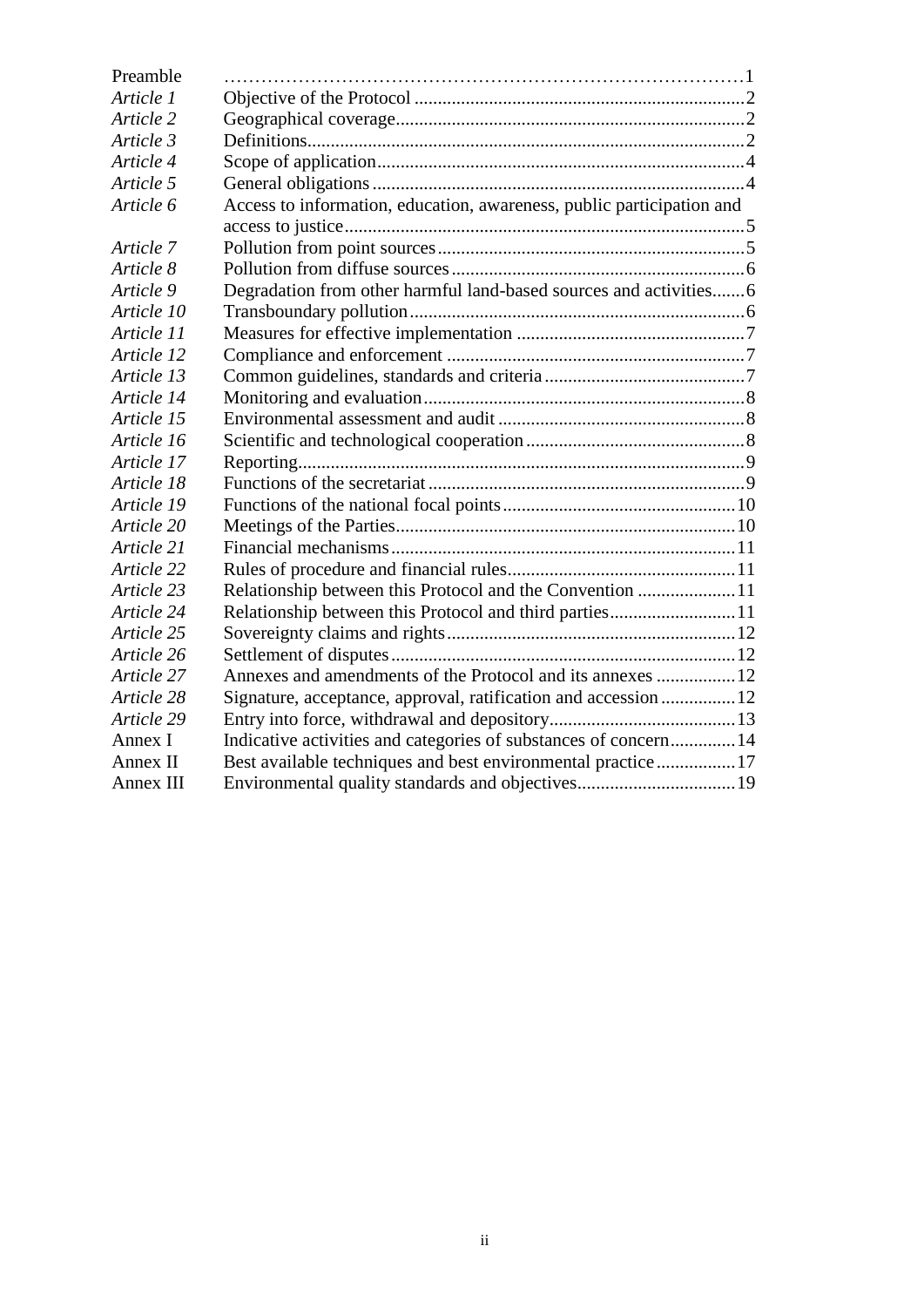#### **Preamble**

#### *The Contracting Parties to this Protocol*,

*Being* Parties to the Convention for Cooperation in the Protection and Development of the Marine and Coastal Environment of the Western, Central and Southern African Region signed in Abidjan on 23 March 1981,

*Determined* to implement the Convention, in particular article 7 thereof,

*Recognizing* the significance of the Convention area as one of the world's most productive marine areas rich in living and non-living resources and an important reservoir of marine biological diversity provided, among others, by the wealth of estuaries, deltas and coastal lagoons, and as a natural heritage of scientific, cultural, educational, social, recreational and economic value to the present and future generations that must be effectively and sustainably protected,

*Recognizing also* the high dependence of the coastal communities on the various natural resources for their livelihoods, and the consequences of the depletion of living resources, deterioration of water quality, loss of critical habitats and increasing levels of eutrophication and harmful algal blooms in lagoons, estuaries, creeks and inshore waters surrounding them,

*Concerned* that the coastal and marine ecosystems of the Western, Central and Southern African region and their resources have witnessed various environmental stresses as a result of the increasing unsustainable social and economic development activities undertaken by humans, in particular land-based sources and activities,

*Conscious* of the effects of discharges and wastes or run-off from industrial, agricultural and, urban sources and from exploration and extraction of hydrocarbons, and minerals, physical alteration and destruction of habitats, among others, to human health and the rich living resources of the marine and coastal environment of the Western, Central and Southern African region,

*Fully aware* of the urgent need to address the various land-based sources and activities that may result in pollution, destruction or degradation of the coastal and marine environment of the Western, Central and Southern African region, with a view to preventing, reducing, mitigating and controlling such pollution, destruction or degradation using the best practicable means at their disposal and in accordance with their capabilities,

*Convinced* of the need for cooperation among the Contracting Parties to take joint action to manage effectively the transboundary threats posed by land-based sources and activities to the marine and coastal environment in the Western, Central and Southern African region on an integrated and sustainable basis,

*Acknowledging* the need for enhanced cooperation and collaboration with other States and relevant regional and international organizations for better protection of the marine and coastal environment of the Western, Central and Southern African region,

*Mindful* of the various relevant regional and international commitments and instruments made by the states of the Western, Central and Southern African region,

*Mindful also* of Agenda 21 of the United Nations Conference on Environment and Development; the Global Plan of Action on Protection of the Marine Environment from Land-Based Activities (1995); the Millennium Development Goals (2000); the Johannesburg Declaration and Plan of Implementation adopted by the World Summit on Sustainable Development (2002); and the New Partnership for Africa's Development,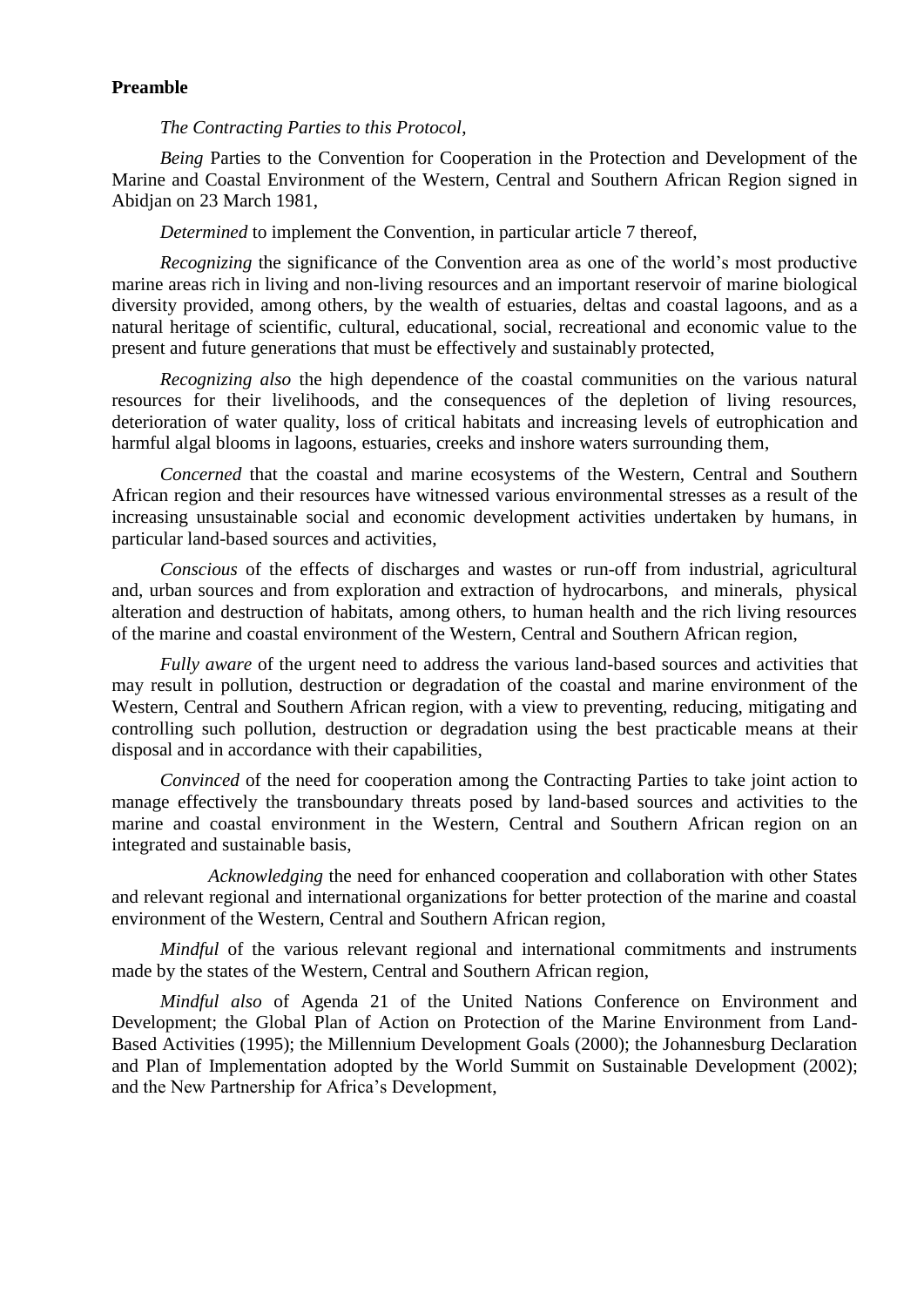*Noting also* the contribution, in particular of the Global Programme of Action for the Protection of the Marine Environment from Land-based Activities (1995), in identifying source categories such as municipal wastewater, heavy metals, persistent organic pollutants, litter, nutrients, oil, physical alteration and destruction of habitats, radioactive substances, among others,

*Have agreed as follows:*

#### *Article 1*

#### **Objective of the Protocol**

The objective of this Protocol is to prevent, reduce, mitigate and control pollution from landbased sources and activities on their territories or emanating from any other land-based source, including through the atmosphere, to protect and sustain the marine and coastal environment of the Protocol area.

#### *Article 2*

#### **Geographical coverage**

The area to which this Protocol applies (hereinafter referred to as the "Protocol area") shall be the same as defined in article 1 of the Convention covering the marine environment, coastal zones and related inland waters falling within the jurisdiction of the States of the Western, Central and Southern African region, from Mauritania to South Africa.

#### *Article 3*

#### **Definitions**

For the purposes of this Protocol:

(i) "best available technique" means the latest stage, in time, of development of a process, facility or method of operation that indicates the practical suitability of a particular measure for limiting discharges, emissions and waste. In this regard, "technique" includes both technology used and the way in which the installation is designed, built, maintained, operated or dismantled.

(ii) "best environmental practice" means the application, at the latest stage in time, of the most appropriate combination of environmental control measures and strategies.

(iii) "Convention" means the Convention for Cooperation in the Protection and Development of the Marine and Coastal Environment of the Western, Central and Southern African Region.

(iv) "Contracting Party" means any State of the Western, Central and Southern African region that has become a Party to this Protocol in accordance with articles 25 and 28 of the Convention.

(v) "diffuse sources" means a source of pollution other than point sources from which substances enter the environment as a result of land or surface run-off, precipitation, atmospheric deposition, drainage, seepage or by hydrological modifications or degradation of habitats.

(vi) "environmental assessment" means the process for identifying, defining and evaluating the direct and indirect impacts within short, medium or long term of policies, programmes, plans and development projects on the environment and the proposal of measures to eliminate, mitigate and compensate for the negative impact and ameliorating the positive impacts on the environment. This procedure consists of environmental impact studies, audits and strategic environmental assessment.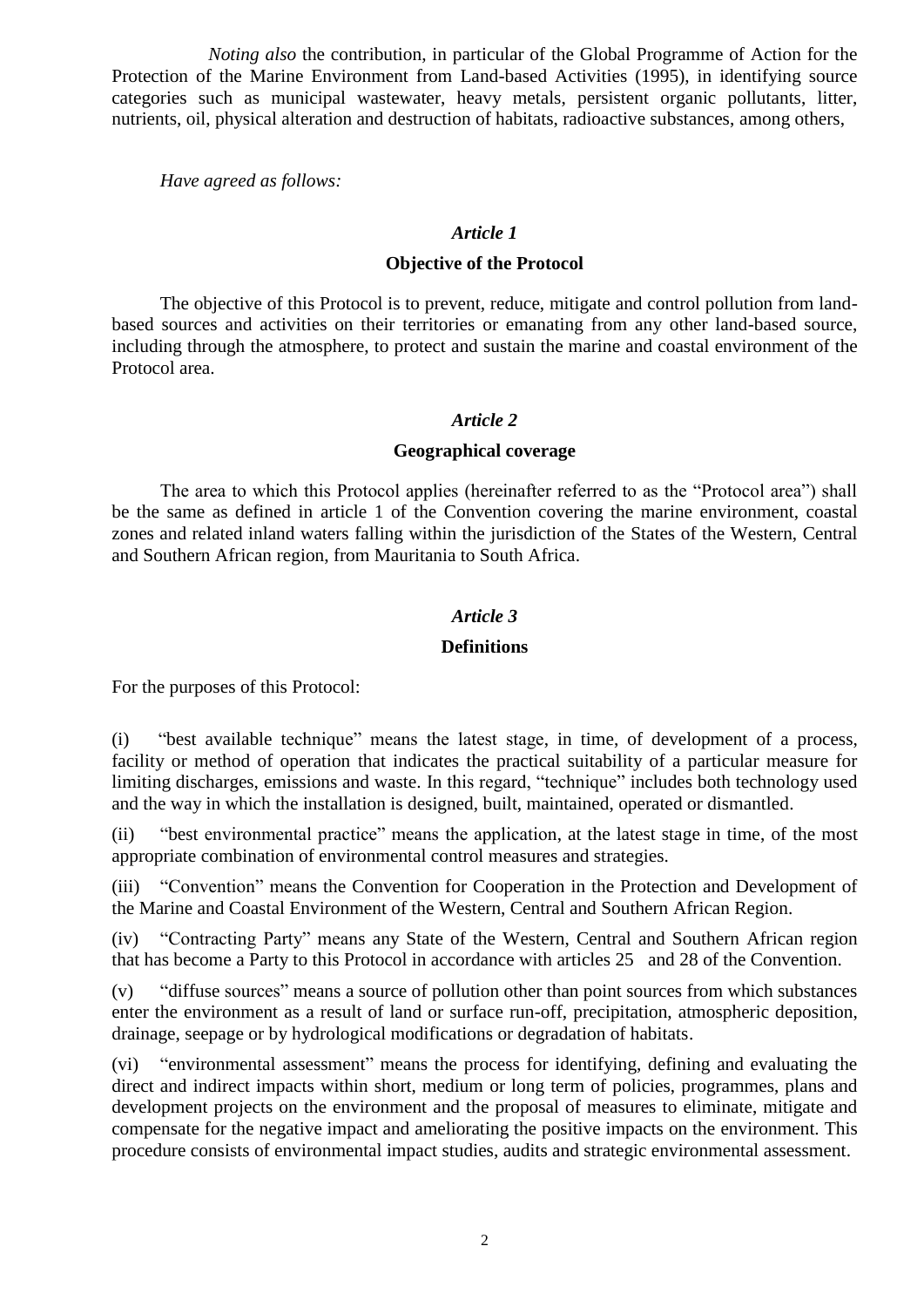(vii) "emissions" means gases and particles that are released into the air or atmosphere or emitted by or from various sources.

(viii) "emission controls" means controls requiring a specific emission limitation or otherwise specifying limits or conditions on the effects, nature or other characteristics of an emission or operating conditions that affect emissions.

(ix) "environmental quality objective" means a set of clearly identified objective or goal for purpose of environmental quality whether in specific or general application to relevant environmental resources, activities or programmes.

(x) "environmental quality standard" means the concentration of a particular substance or group of substances in water, sediment or biota that should not be exceeded to protect human health and the environment.

(xi) "freshwater limit" means a place in a watercourse where at low tide and in a period of low freshwater flow there is an appreciable or discernible increase in salinity due to the presence of seawater.

(xii) "hot spots" means a geographically defined coastal or marine area where the level of pollution is such as to affect human health, biodiversity, ecosystems goods and services production, economy or human welfare, and for which priority intervention and management effort is required in order to reduce the level of pollution and inputs of pollutants.

(xiii) "sensitive areas" means a geographically defined coastal or marine area, recognized to be of particular importance or particularly vulnerable to pollution considering the value of the biodiversity, the nature of the ecosystem, the value of ecosystem services, particular ecological processes, the contribution to economy and human welfare that the area hosts, and that requires particular attention and management efforts in order to avoid, reduce or minimise the risks of pollution or environmental degradation.

(xiv) "inland waters" means any water body or resource, such as a stream, river, lake, water reservoir, wetlands and others within the exclusive jurisdiction of a State, and including any inland shared or transboundary water bodies or resources.

(xv) "land-based sources and activities" mean activities, sources and factors directly or indirectly causing or contributing to the pollution of the marine and coastal environment from the landward side as opposed to activities, sources and factors from the seaward side.

(xvi) "national focal point" means a national authority or person designated or appointed by a Contracting Party to be responsible for coordination of national efforts for implementing this Protocol and to serve as the channel of communication between the Contracting Party and the Secretariat.

(xvii) "Organization" means the body referred to in article 16 of the Convention as responsible for the secretariat functions of the Convention.

(xviii)"point sources" means a source of pollution where emissions, discharges or releases are introduced into the environment from clearly discernible and discrete conveyance, including but not limited to, pipes, outfalls, channels, ditches, tunnels, conduits or wells from which pollutants emanate or may be discharged.

(xix) "pollution" means the introduction by human intervention, directly or indirectly, of substances, organisms or energy into the marine and coastal environment, including estuaries, resulting in such deleterious effects as harmful to living resources, hazards to human health, hindrance to marine and coastal activities, including fishing, impairment of quality for use of sea water and reduction of amenities.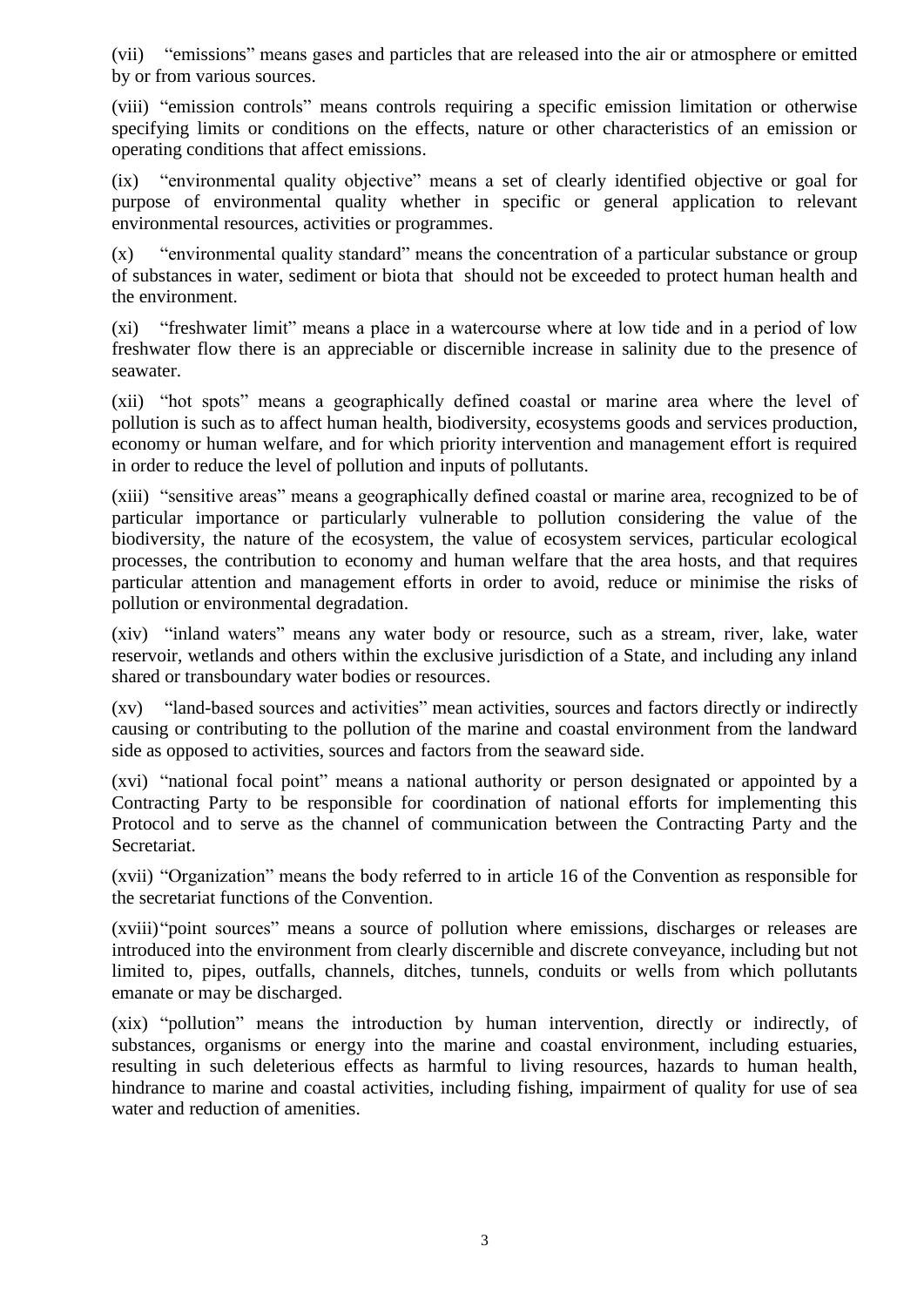(xx) "Stakeholders" include a Government, local authority, local community, indigenous people, non-governmental organization, community-based organization, women's group, the youth, the fisheries, agricultural or private sector, academic institution or the scientific community that has a direct interest in the protection of the coastal and marine environment of the Protocol area.

### *Article 4*

### **Scope of application**

This Protocol shall apply to:

(a) Sources and activities within the territories of the Contracting Parties that may directly or indirectly affect the marine and coastal environment of the Protocol area, including developments that cause physical alteration of the natural habitat or otherwise result in physical alteration and destruction of habitats;

(b) Emissions, discharges and releases originating from a land-based point and diffuse sources and activities, listed in annex I to this Protocol, within the territories of the Contracting Parties that reach the marine and coastal environment through the air, watercourses, groundwater flow, run-off and disposal under the seabed that may affect the Protocol area;

(c) Inputs of polluting substances transported through the atmosphere into the marine and coastal environment of the Protocol area from land-based sources and activities within or originating from the territories of the Contracting Parties.

### *Article 5*

### **General obligations**

1. The Contracting Parties shall, individually or jointly, as the case may be, take appropriate measures in accordance with the provisions of the Convention and this Protocol to prevent, reduce, mitigate and control pollution and degradation of the Protocol area from land-based sources and activities and to ensure environmentally sound management of natural resources, using for this purpose the best practicable means at their disposal, and in accordance with their capabilities.

2. The Contracting Parties shall cooperate in the formulation and adoption of agreed measures, procedures, practices and standards, such as but not limited to, the precautionary principle, the polluter pays principle, environmental assessment and audit, environmental standards and integrated coastal area and river basin management to prevent, reduce, mitigate and control pollution from land-based sources and activities and to promote environmental management in conformity with the objectives of the Convention and this Protocol.

3. The Contracting Parties shall put in place appropriate legislative and regulatory measures for the effective discharge of the obligations set forth in the Convention and this Protocol and shall endeavour to harmonize their national policies in this regard.

4. The Contracting Parties shall cooperate with competent with subregional, regional and international organizations to ensure effective implementation of the Convention and this Protocol and to assist one another in fulfilling their obligations under the Convention and this Protocol.

5. In taking measures to prevent, reduce, mitigate and control pollution from land-based sources and activities within the Protocol area, and in promoting best environmental practice, the Contracting Parties shall act so as not to transfer, directly or indirectly, damage or hazards from one area to another or transform one type of pollution into another.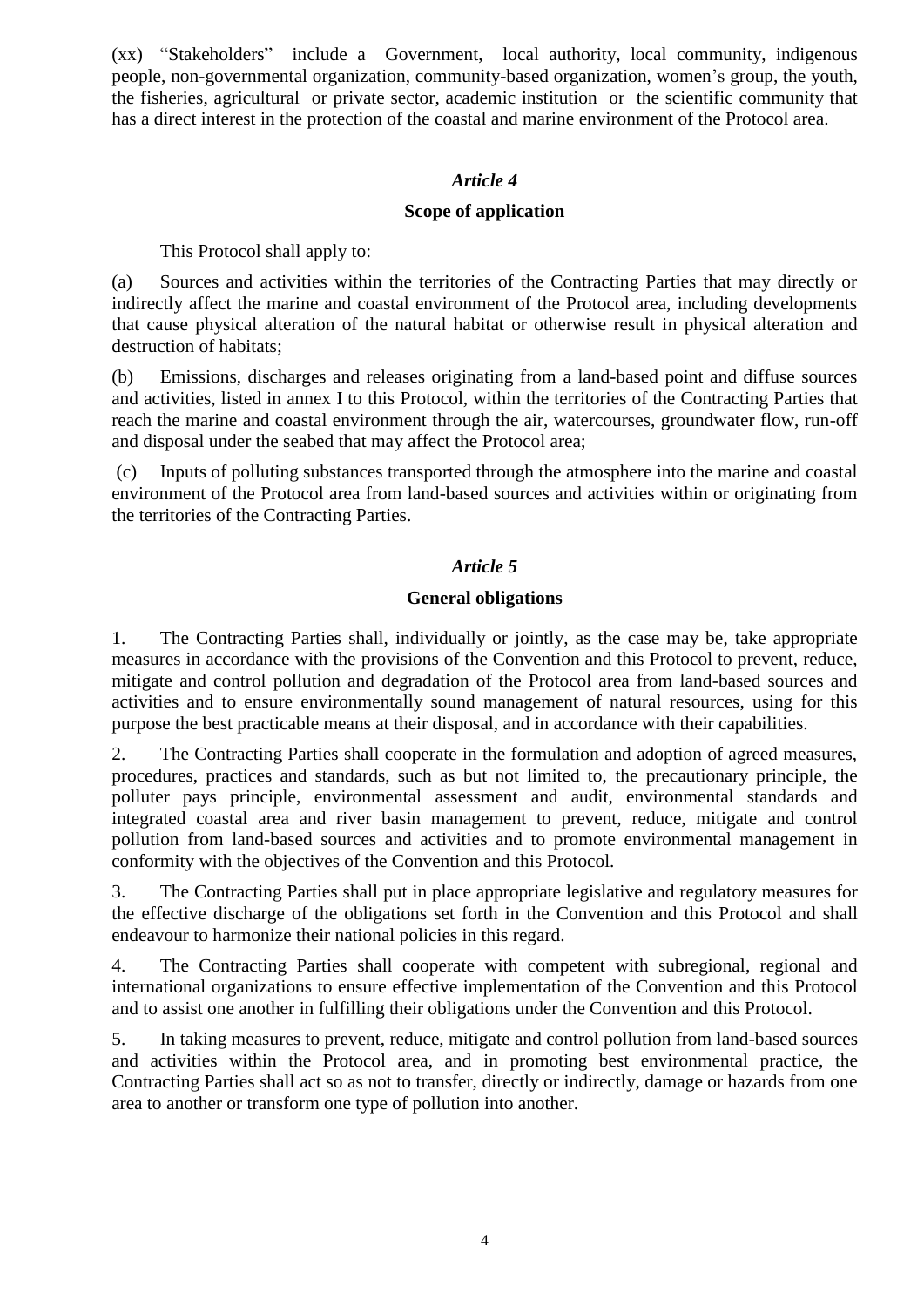### **Access to information, education, awareness, public participation and access to justice**

1. The Contracting Parties shall adopt and implement national legislation and regulations with the view to facilitating public access to the widest possible extent, to relevant data and information concerning pollution and degradation of the Protocol area from land-based sources and activities and take measures to prevent, reduce, mitigate and control their deleterious effects and the effectiveness of these measures, taking into consideration provisions of international instruments with regard to the access of the public to information on the environment.

2. Each Contracting Party shall develop and implement, and if necessary in co-operation with other Contracting Parties, programmes and activities on environmental education and awareness for the public concerning or related to the need to prevent, reduce, control, mitigate or eliminate pollution of the Protocol area from land-based sources and activities, and shall to this end promote the training of individuals in order to prevent, reduce, mitigate and control this pollution.

3. Each Contracting Party shall guarantee and encourage the participation of local communities and civil society in the implementation of measures and in the process of taking important decisions to protect the marine and coastal environment of the Protocol area against pollution caused by landbased sources and activities and the implementation of this Protocol.

4. The Contracting Parties, acting directly or through the Organization, shall regularly exchange information and develop systems and information exchange networks in order to realize the objectives of this Protocol.

5. Each Contracting party shall facilitate public access to legal and administrative processes with regard to compensating members of the public who suffered damages as a result of lack of access to information and non-participation in the decision making processes.

### *Article 7*

#### **Pollution from point sources**

1. The Contracting Parties shall ensure that point source discharges and releases are subject to national regulations and authorization by the competent national authorities, in accordance with the provisions of this Protocol and in conformity with international law and best practices. A list of priority substances and activities to be considered in this regard by the Contracting Parties is provided in annex I to this Protocol.

2. The Contracting Parties shall cooperate, directly or through competent international or regional organizations, in the development of regional guidelines and agreements to harmonize legislation for point source discharges and releases with transboundary consequences in the marine and coastal environment of the Protocol area.

3. The Contracting Parties shall ensure that mandatory emission controls for point source discharges and releases of substances into the marine and coastal environment of the Protocol area are based on best available techniques, best environmental practice and environmental quality standards and objectives provided under annexes II and III to this Protocol.

4. The Contracting Parties shall designate hot spots and sensitive areas and define the methodology for this. Each Contracting Party shall take all measures to establish strategies and national plans to considerably reduce the effect of pollution from point sources.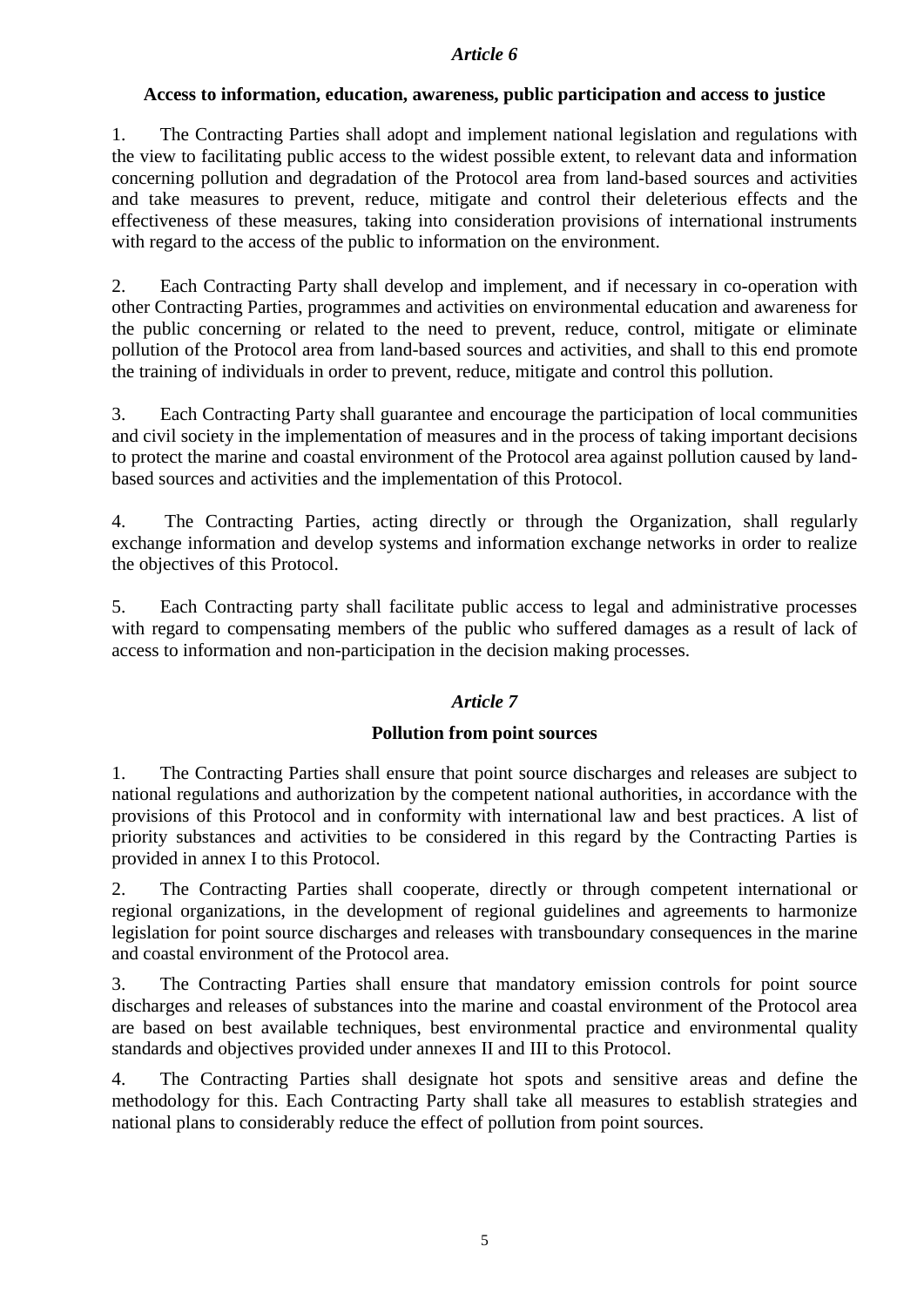### **Pollution from diffuse sources**

1. The Contracting Parties shall take all appropriate measures to prevent, reduce, mitigate and control pollution from diffuse sources, in particular from agricultural, forest areas and mining areas, land-based oil exploration and exploitation sites which affect the marine and coastal environment of the Protocol area, and shall ensure compliance with agreed environmental quality standards and environmental quality objectives provided under annex III to this Protocol.

2. The Contracting Parties shall ensure that control of diffuse sources of pollution from landbased activities in the Protocol area are based on the best available techniques and best environmental practice as provided under annex II to this Protocol.

3. The Contracting Parties shall cooperate, directly or through competent international or regional organizations, in the development of regional guidelines and agreements to harmonize legislation or regulations for diffuse source pollution with transboundary consequences in the marine and coastal environment of the Protocol area.

### *Article 9*

### **Degradation from other harmful land-based sources and activities**

Each Contracting Party shall endeavour to ensure that land-based activities within their territories and jurisdiction that affect or have the potential to affect the marine and coastal environment of the Protocol area and that are not covered by the provisions of articles 8 and 9 of this Protocol are conducted in accordance with the best practicable means to prevent, reduce, mitigate and control pollution of the marine and coastal environment.

### *Article 10*

### **Transboundary pollution**

1. A Contracting Party that becomes aware of pollution from land-based activities originating from its territory with likely or potential adverse effect on the Protocol area, shall, without delay, notify the Organization and directly any other Contracting Party likely to be affected.

2. The Contracting Parties shall cooperate to ensure the full enforcement of this Protocol for cases in which discharges from watercourses or bodies and emissions from air that flow or move through or traverse the territories of two or more Contracting Parties or form a boundary between them, cause or are likely to cause pollution of the marine and coastal environment of the Protocol area.

3. Each Contracting Party shall also endeavour to act consistently with the objectives and provisions of this Protocol by informing and offering assistance to non-Contracting Parties for landbased pollution not originating from their territories but with the potential to affect their common marine and coastal environments.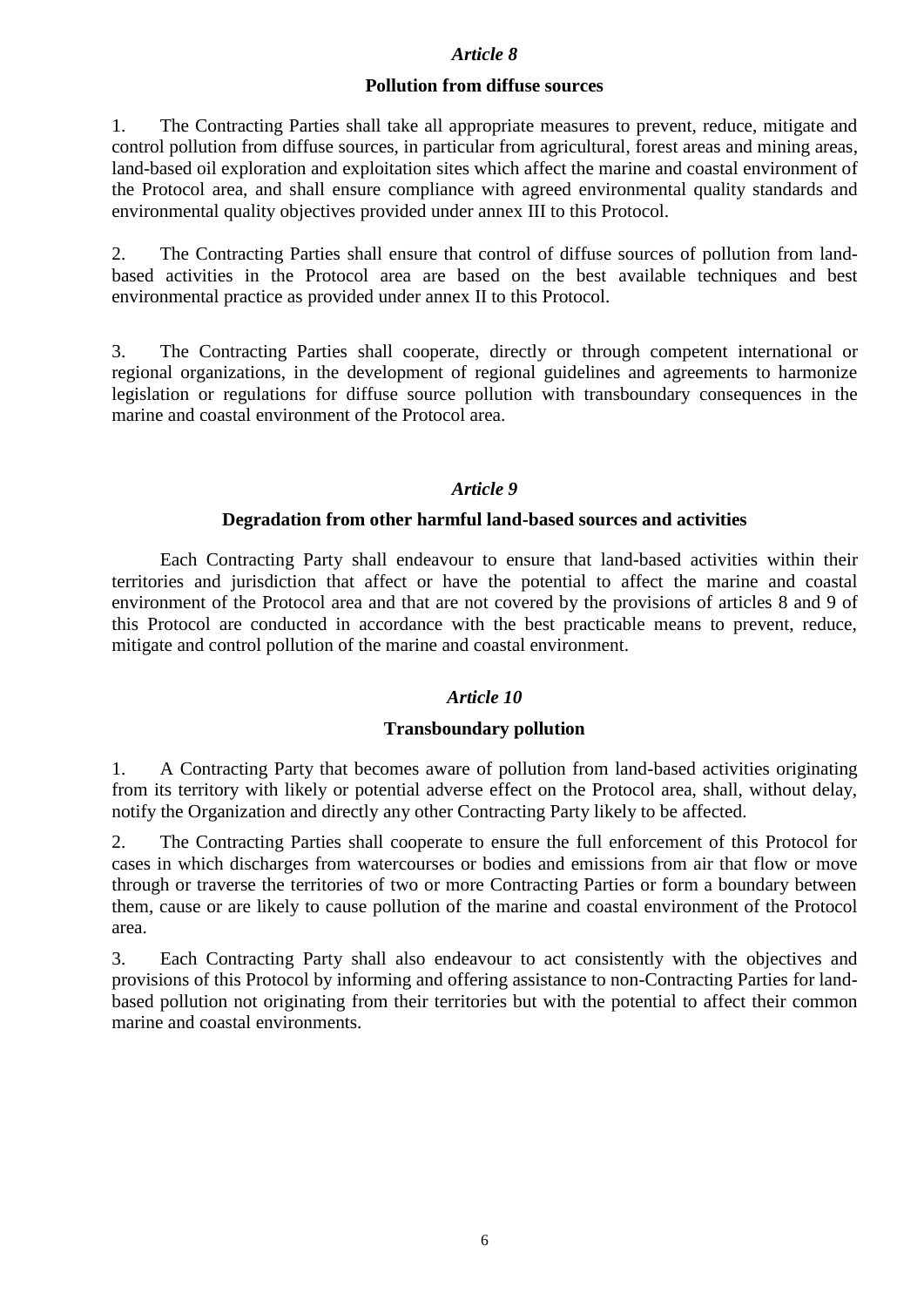## **Measures for effective implementation**

1. To promote effective implementation of this Protocol, the Contracting Parties shall develop and adopt national and regional programmes of action, based on pollution source control and containing measures and, where appropriate, set targets for their implementation.

2. Each Contracting Party shall tackle the priority substances and activities listed in annex I to this Protocol through the progressive development and periodic review of common effluent and emission controls, emission limits for relevant substances, environmental quality standards and environmental quality objectives as provided for in annex III to this Protocol and within a period of four years from the date of entry into force of this Protocol.

3. Each Contracting Party shall promote and use best available techniques and best environmental practices and the application of, access to and transfer of environmentally sound technologies, including cleaner production, taking into consideration the technological, economic and social conditions and the criteria set out in annex II to this Protocol.

4. The provisions of this Protocol shall not affect the rights of the Contracting Parties individually or jointly to adopt and implement more stringent measures than those provided for herein.

## *Article 12*

### **Compliance and enforcement**

"1. Each Contracting Party shall apply the required measures for the implementation of this Protocol.

2. The Contracting Parties shall cooperate in harmonizing national legislation and policies for the effective discharge of their obligations under this Protocol.

3. Each Contracting Party shall take appropriate measures in accordance with international law to enhance compliance with the provisions of this Protocol and cooperate by offering assistance, advice or information to other Contracting Parties to enhance compliance with and ensure enforcement of the Protocol.

### *Article 13*

### **Common guidelines, standards and criteria**

1. The Contracting Parties shall cooperate in establishing and applying common guidelines, standards and criteria, which are subject to periodic review on the proposal of one or more Contracting Parties, in matters relating to:

- **(a)** Specific requirements concerning the quantities of discharges, concentration levels and their methods of disposal of the priority substances listed in annex I to this Protocol;
- (b) Special requirements for effluent necessitating separate treatment;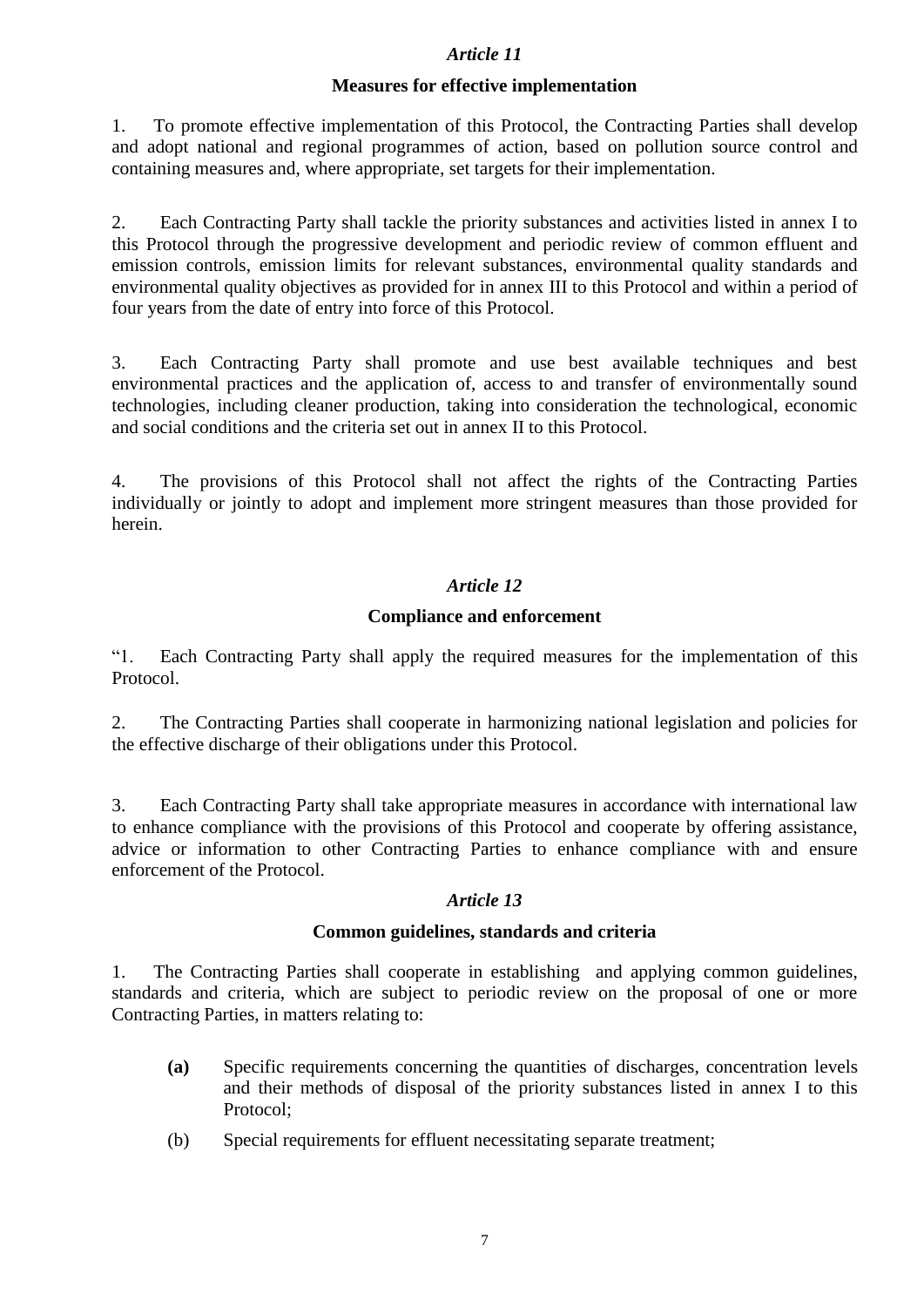- (c) Quality of seawater used for specific purposes that is necessary for the protection of human health and the health of the ecosystem;
- (d) Construction of pipelines for coastal outfalls, taking into consideration the methods for pre-treatment of effluent;
- (e) Control and progressive replacement of products, installations and industrial processes, among other things, causing significant pollution of the marine and coastal environment.

#### **Monitoring and evaluation**

1. Each Contracting Party shall designate a national focal institution, as part of a regional network of national research centres and institutions, to lead and coordinate data collection, monitoring and evaluation of programmes and activities under this Protocol, and to assist in monitoring and ensuring compatible results, in accordance with article 14 of the Convention.

2. The Contracting Parties shall develop and coordinate comparable national research, monitoring and evaluation programmes concerning inputs of priority substances, levels of pollution within their inland and territorial waters, effectiveness of action plans, programmes and other measures implemented under this Protocol.

3. The Contracting Parties shall provide for a system of regular monitoring and inspection by their competent national authorities to assess compliance with authorisations and regulations of substances into water and air, or activities through environmental assessments and audits as provided for in article 16 of this Protocol.

#### *Article 15*

#### **Environmental assessment and audit**

1. Each Contracting Party shall endeavour strictly to adhere to and enforce compliance with article 13 of the Convention in respect of mandatory environmental assessment and to assist in the planning and implementation of their development projects in such a way as to minimize the immediate, long-term, cumulative and transboundary harmful impact on the Protocol area.

2. The Contracting Parties shall provide for mandatory, regular and systematic environmental audits for existing development activities, programmes and processes with a potential impact on the marine and coastal environment of the Protocol area.

3. The Contracting Parties shall, in consultation with the Organization, develop procedures and technical guidelines for the dissemination of information concerning the assessment of the activities referred to in paragraphs 1 and 2 of the present article.

### *Article 16*

#### **Scientific and technological cooperation**

1. The Contracting Parties shall take appropriate measures to facilitate scientific and technological research to reduce and eliminate all forms and sources of pollution related to this Protocol.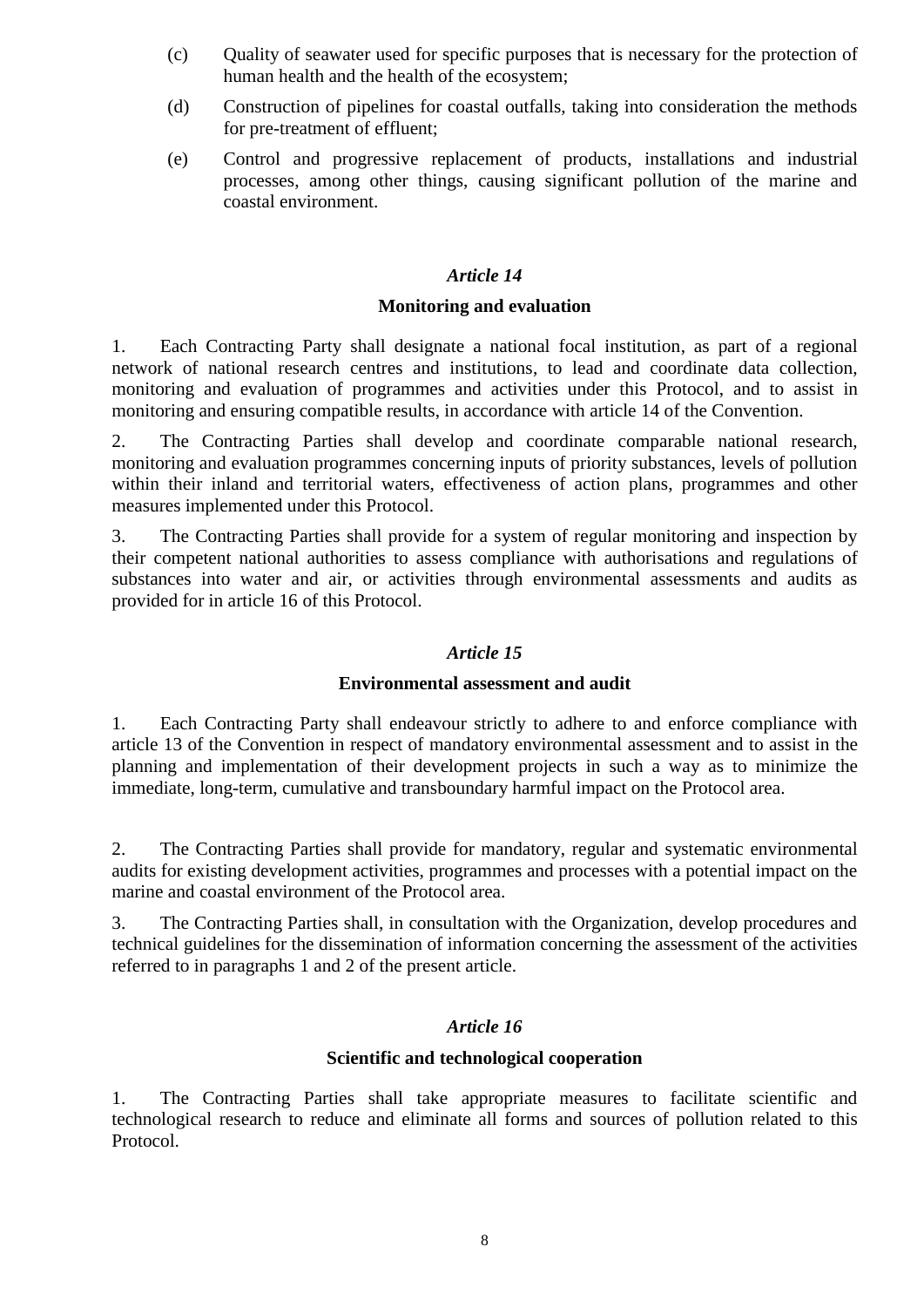2. The Contracting Parties shall, with the assistance of competent regional and international organizations, cooperate in the field of scientific research, technology transfer, technical assistance for acquisition, maintenance and production of necessary equipment and facilities, training to enhance the capacity of scientific and technical personnel, exchange of data and scientific information, monitoring and evaluation, including quality control and quality assurance programmes, and in collaborative programmes for the purpose of this Protocol.

## *Article 17*

### **Reporting**

1. Each Contracting Party shall, in accordance with article 22 of the Convention, transmit to the Organization regular reports on measures adopted in the implementation of this Protocol, in such form and at such intervals as the meetings of Contracting Parties may determine. The Organization shall disseminate the reports received under this paragraph to all Contracting Parties.

2. The reports referred to in paragraph 1 of this article shall include:

- (a) Information on legal and regulatory measures, action plans, programmes and other steps taken to implement this Protocol;
- (b) Data on the quantities of substances of concern discharged from their territories;
- (c) Statistical data on the authorizations, permissions, environmental assessments and audits granted or undertaken under this Protocol;
- (d) Data resulting from monitoring as provided for in article 15 of this Protocol;
- (e) Information on activities altering the coastline, habitats within coastal areas and related watersheds;
- (f) Information on results achieved in preventing, reducing, mitigating and controlling pollution from any hot spots; and
- (g) Information on general results achieved and, where applicable, difficulties encountered in implementing this Protocol.

#### *Article 18*

#### **Functions of the secretariat**

The Contracting Parties, in accordance with article 16 of the Convention, designate the Organization as the secretariat for purposes of this Protocol to carry out the following functions of the Protocol:

- (a) Convene and service meetings of the Contracting Parties;
- (b) Assist in raising funds for the implementation of this Protocol;
- (c) Provide such guidance and assistance to national focal points, national focal institutions or research institutions, any committee, group or task force established under this Protocol or at the meetings of the Contracting Parties;
- (d) Provide guidance on the formulation of procedures and mechanisms necessary to assess and promote compliance with and enforcement of the Protocol including the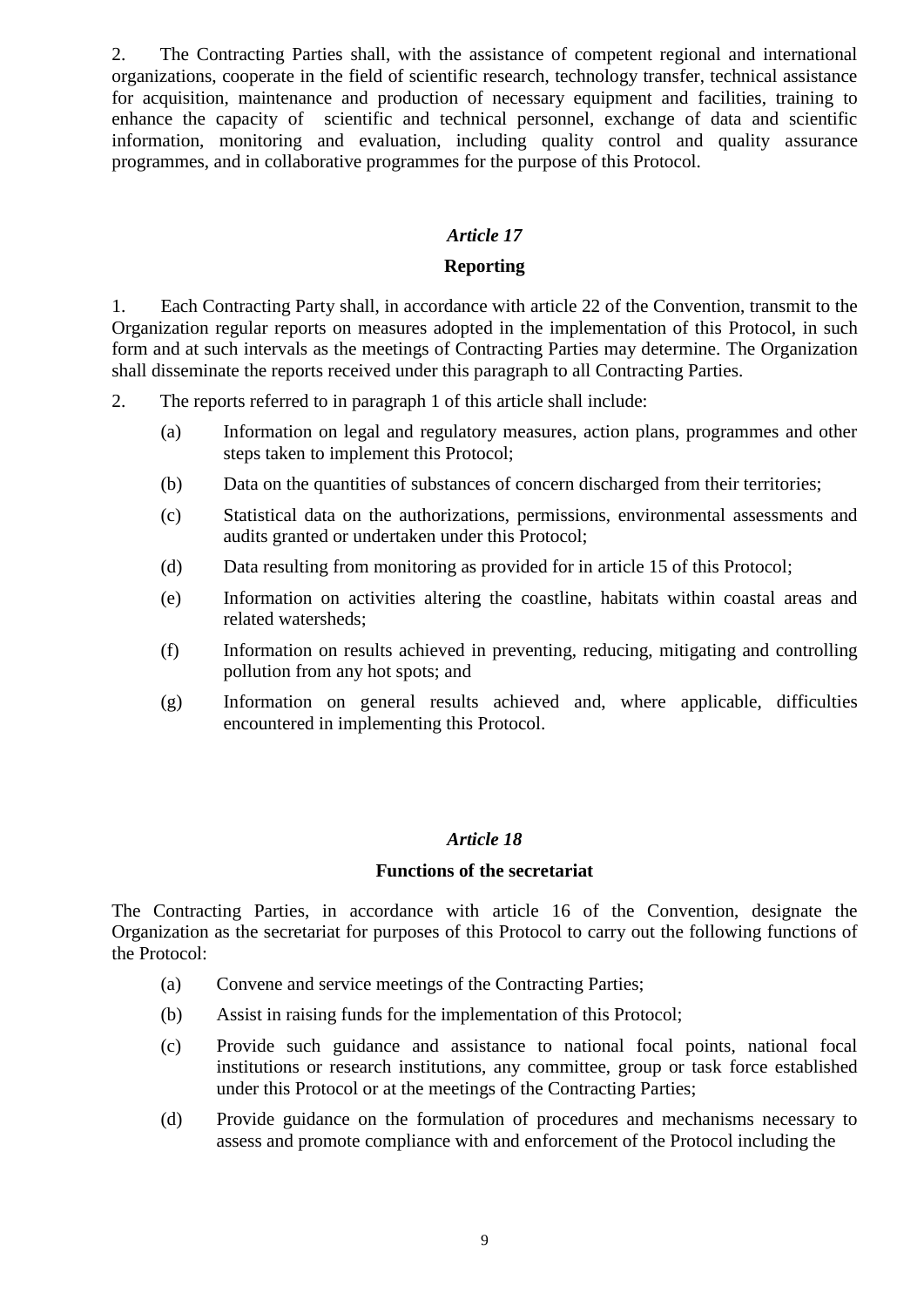establishment of databases on national, subregional and regional on measures adopted for the implementation of this Protocol,

- (e) Provide assistance and guidance on the formulation of guidelines, standards and their criteria provided for under this Protocol;
- (f) Coordinate the development of reporting formats, information exchange systems and networks and other communication mechanisms for the purposes of facilitating the implementation of this Protocol;
- (g) Coordinate the development and implementation of environmental education, training, public awareness and participation programmes;
- (h) Compile and make available to the Contracting Parties and other relevant parties reports and studies required for the implementation of this Protocol;
- (i) Prepare reports of the meetings of the Contracting Parties including reports on budgets, audited revenue and expenditure statements for the periods as may be agreed upon by the meetings of the Contracting Parties;
- (j) Enter into any administrative and financial arrangements as may be required for the effective discharge of the Secretariat functions for the purposes of this Protocol;
- (k) Assist Contracting Parties, in cooperation with competent regional and international, intergovernmental and non-governmental organizations, to establish and manage programmes and activities on the prevention, control, reduction, mitigation or elimination of pollution and degradation from land-based sources and activities in the Protocol area;
- (l) Provide guidance in the development of technical, scientific and management research programmes on the prevention, control, reduction, mitigation or elimination of pollution and degradation from land-based sources and activities;
- (m) Perform all other functions as specified under article 16 and
- (n) Carry out any other functions assigned to it by the Contracting Parties.

#### *Article 19*

#### **Functions of the national focal points**

1. Each Contracting Party shall designate a national focal point, and where practicable the same national focal point for both the Convention and this Protocol, to coordinate national efforts for implementation of this Protocol and to serve as the channel of communication between the Contracting Party and the secretariat on technical and programmatic matters.

2. Each national focal point shall periodically provide information to the secretariat on the national status of the programmes and activities on the prevention, control, reduction, mitigation or elimination of pollution and degradation from land-based sources and activities and on the implementation of this Protocol.

### *Article 20*

### **Meetings of the Parties**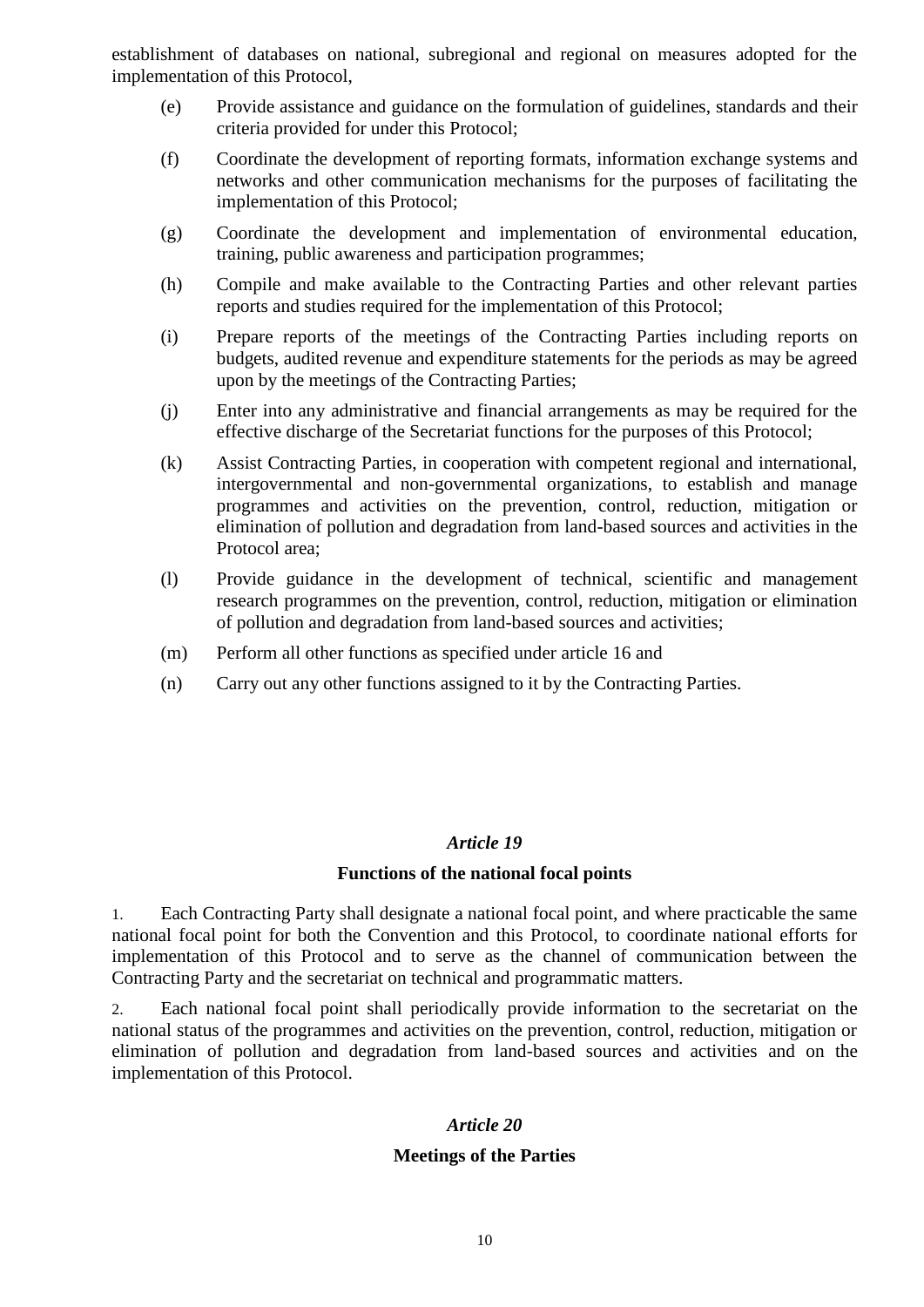1. Ordinary meetings of the Contracting Parties to this Protocol shall be held, where possible, in conjunction with ordinary meetings of the Contracting Parties to the Convention, held pursuant to article 17 of the Convention. The Contracting Parties to this Protocol may also hold extraordinary meetings, as provided for in paragraph 1 of article 17 of the Convention.

2. Ordinary meetings of the Contracting Parties to this Protocol shall keep under review the implementation of this Protocol and in particular to:

- (a) consider reports submitted by the Contracting Parties under article 18 of this Protocol;
- (b) adopt, review and amend as required annexes to this Protocol in accordance with the provisions of article 20 of the Convention;
- (c) consider the recommendations arising out of meetings of national focal points; and
- (d) perform all other functions as specified under article 17 of the Convention.

#### *Article 21*

#### **Financial mechanisms**

1. The Contracting Parties shall, taking into consideration the need to ensure adequate financial resources for the implementation of this Protocol, provide and mobilize additional funds and other forms of assistance for activities related to this Protocol. The funds and assistance may include voluntary contributions, grants and concessional loans from national and international sources, donor organizations, non-governmental, bilateral and multilateral funding sources, individuals and private sector entities, in addition to the assessed financial contributions and obligations provided for under article 21 of the Convention.

2. The Contracting Parties shall promote and facilitate the mobilization of financial resources, including allocations in national budgets, sufficient and predictable financial resources for purpose of implementation of this Protocol.

### *Article 22*

#### **Rules of procedure and financial rules**

The rules of procedure and financial rules adopted pursuant to article 21 of the Convention shall mutatis mutandis apply to this Protocol, unless the Contracting Parties to this Protocol agree otherwise.

#### *Article 23*

#### **Relationship between this Protocol and the Convention**

The provisions of article 25 of the Convention relating to any protocol shall apply to this Protocol.

### *Article 24*

#### **Relationship between this Protocol and third parties**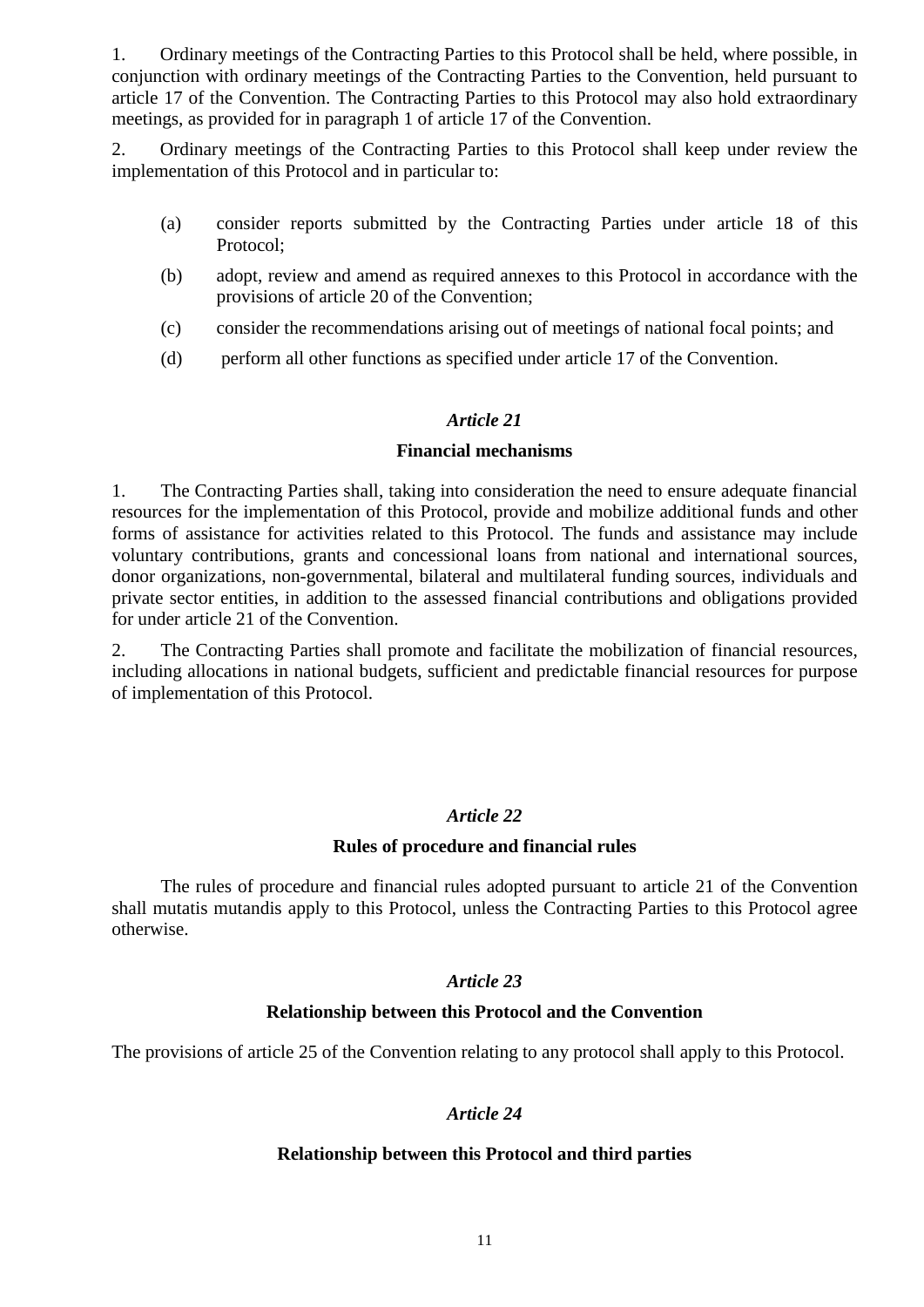**1.** The Contracting Parties may invite non-State Parties to this Protocol, regional and international, intergovernmental and non-governmental organizations to cooperate in the implementation of this Protocol.

2. Each Contracting Party shall adopt appropriate measures, consistent with international law, to ensure that no one engages within national jurisdiction in any activity that is inconsistent with or contrary or prejudicial to the objectives, principles or purposes of this Protocol.

#### *Article 25*

#### **Sovereignty claims and rights**

1. Nothing in this Protocol nor any act adopted on the basis of this Protocol shall prejudice the rights, the present and future claims or legal views of any State relating to the law of the sea, in particular, the 1982 United Nations Law of the Sea Convention, concerning the nature and the extent of marine areas, the delimitation of marine areas between States with opposite or adjacent coasts, freedom of navigation on the high seas, the right and the modalities of passage through straits used for international navigation and the right of innocent passage in territorial seas, as well as the nature and extent of jurisdiction of the coastal States, island or archipelagic States, the flag States and the port States.

2. No act or activity undertaken on the basis of this Protocol shall constitute grounds for claiming, contending or disputing any claim to national sovereignty or jurisdiction.]

#### *Article 26*

#### **Settlement of disputes**

The provisions of article 24 of the Convention regarding the settlement of disputes shall apply mutatis mutandis to this Protocol.

#### *Article 27*

#### **Annexes and amendments of the Protocol and its annexes**

1. Any annex made under this Protocol shall form an integral part of the Protocol.

2. The procedures for amendments provided under articles 19 and 20 of the Convention shall apply, mutatis mutandis, for the amendments of this Protocol and its annexes.

#### *Article 28*

#### **Signature, acceptance, approval, ratification and accession**

1. This Protocol shall be open for signature at [Abidjan] from the 22 day of June 2012 to 22 June 2014 by any Contracting Party to the Convention.

2. The provisions of the Convention in articles 27 and 28 as to ratification, acceptance, approval and accession, shall apply, mutatis mutandis, to this Protocol and its annexes.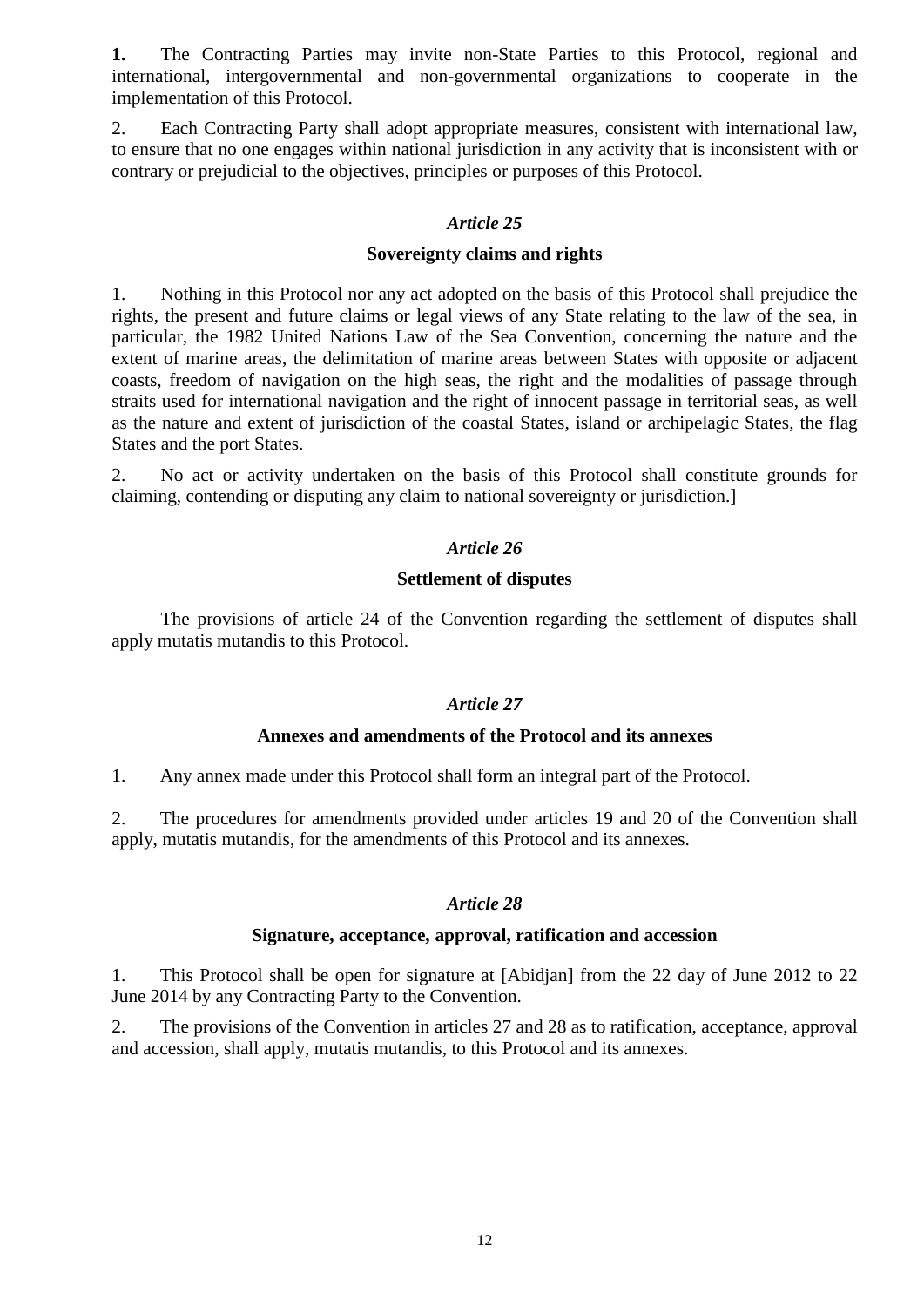## **Entry into force, withdrawal and depository**

The provisions of articles 29, 30 and 31 of the Convention, relating to entry into force, withdrawal and responsibilities of the Depositary shall apply, mutatis mutandis, to this Protocol.

*IN WITNESS WHEREOF* the undersigned, being duly authorized by their respective Governments, have signed this Protocol.

**Done** at **Grand-Bassam, Cote d'Ivoire** on this twenty second day of June two thousand and twelve in a single copy in the English and French languages, the two texts being equally authentic.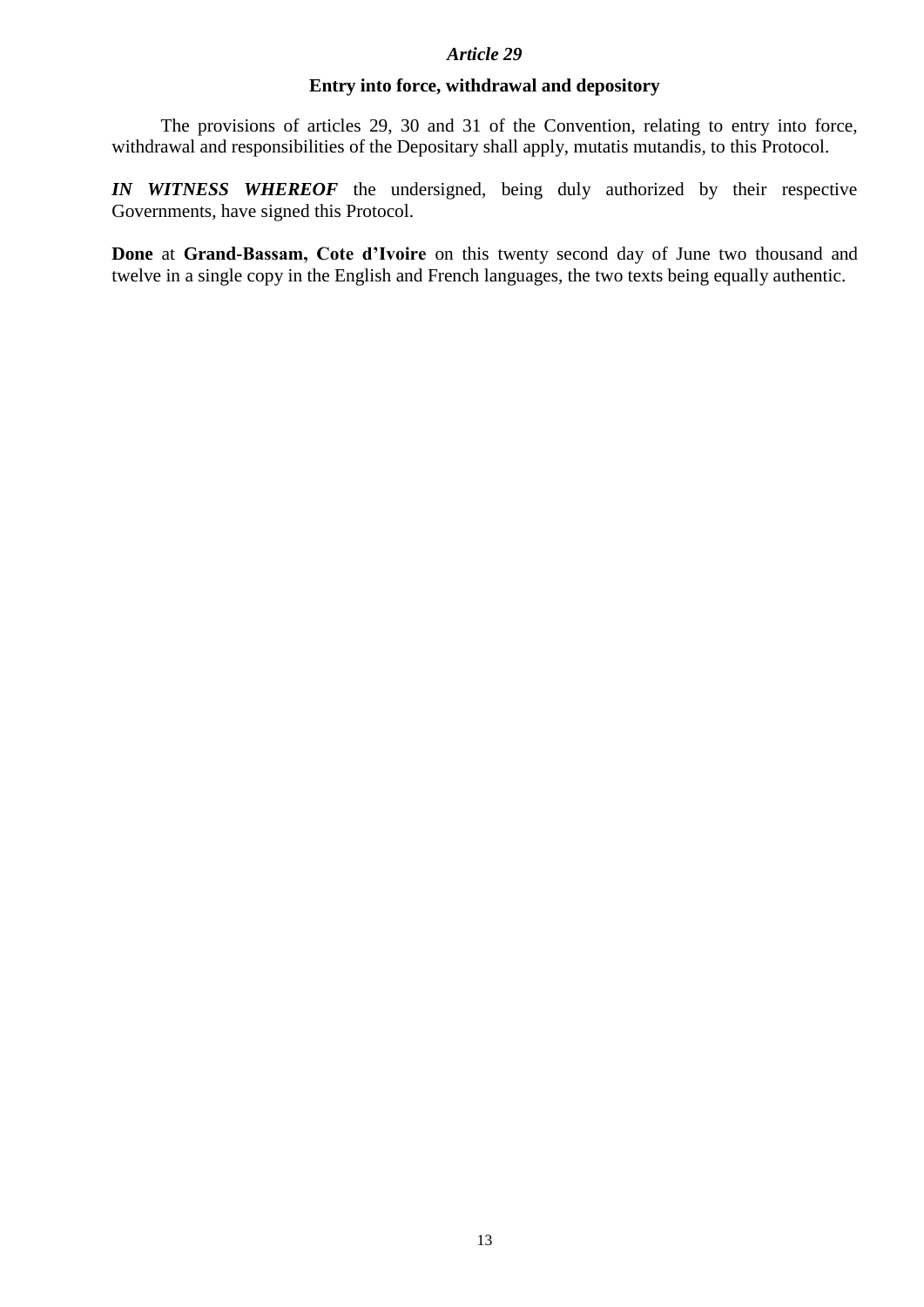## **Annex I**

## **Indicative activities and categories of substances of concern**

1. In accordance with articles 4, 8 and 12 of this Protocol the Contracting Parties shall take into account, among others, the elements contained herein in the preparation of action plans, programmes and measures for the prevention, reduction, mitigation and control of pollution from land-based sources and activities.

2. Priorities for action should be established by the Contracting Parties by assessing the relative importance of impacts upon public health, coastal and marine resources, ecosystem health and social and economic benefits, including aesthetic and cultural values.

## **A. Activities**

3. The following activities, not listed in order of priority, and their associated facilities or components shall be considered first and foremost when setting priorities for the preparation of action plans, programmes and measures:

- (a) Agriculture;
- (b) Animal husbandry;
- (c) Aquaculture and mariculture;
- (d) Automobile industry and automobile workshops activities;
- (e) Beverages industry;
- (f) Cement production;
- (g) Disposal of sewage;
- (h) Dredging;
- (i) Electric and electronics industry;
- (j) Energy production;
- (k) Fertilizer production;
- (l) Food processing;
- (m) Forestry;
- (n) Incineration of waste and management of its residues;
- (o) Leather tanning industry;
- (p) Management of municipal solid waste;
- (q) Metal industry;
- (r) Mining including sand and gravel;
- (s) Oil exploration and exploitation;
- (t) Other sectors of the inorganic chemical industry;
- (u) Other sectors of the organic chemical industry;
- (v) Paper and paper-pulp industry;
- (w) Petroleum refining;
- (x) Petroleum and gas pipelines;
- (y) Pharmaceutical industry;
- (z) Ports and harbour development and operations;
- (aa) Production and formulation of biocides;
- (bb) Recycling industry;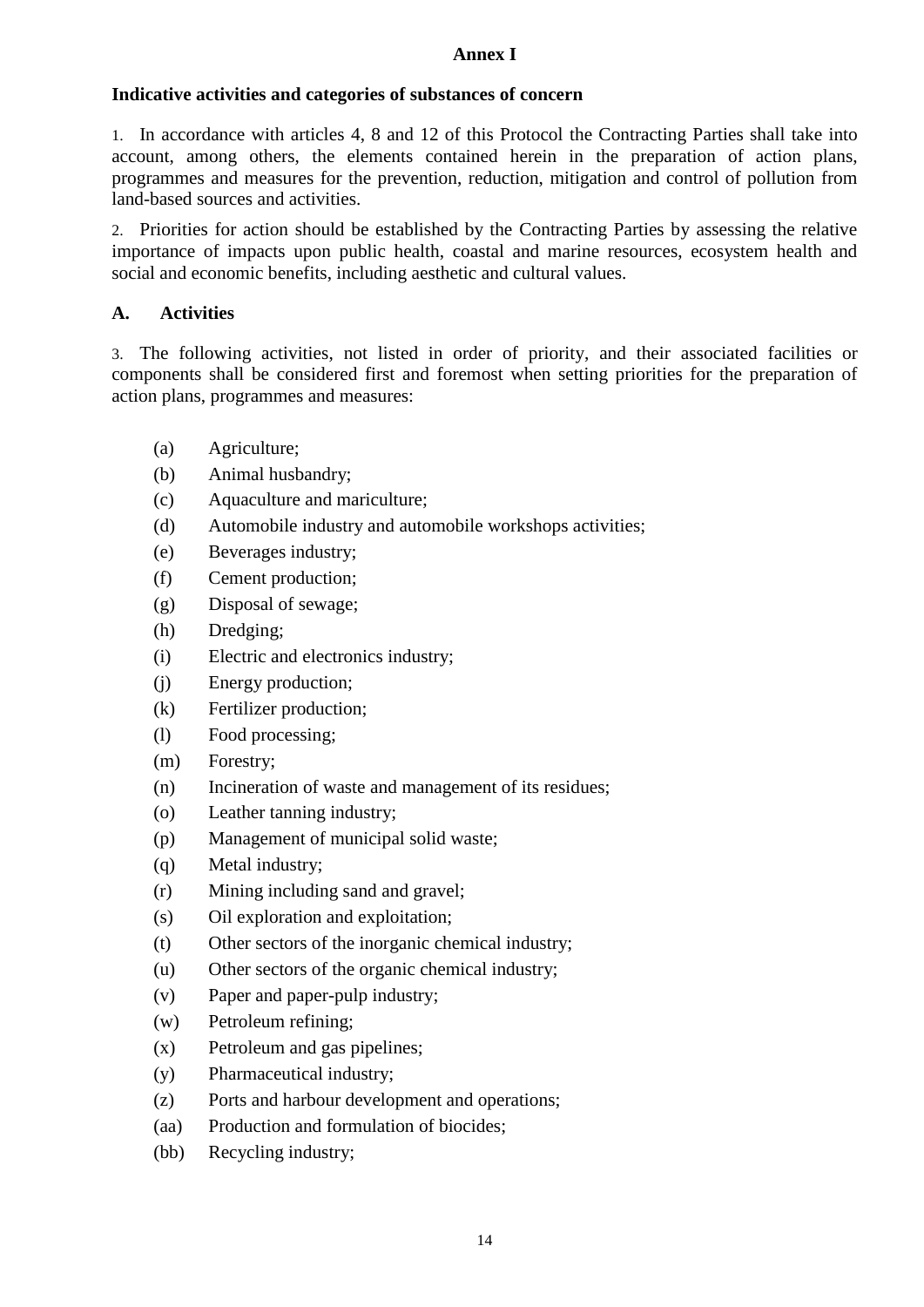- (cc) Rubber and plastic industry;
- (dd) Shipbuilding and repairing industry;
- (ee) Textile industry;
- (ff) Tourism;
- (gg) Transport;
- (hh) Waste management activities;
- (ii) Wood and timber products industry;

(jj) Works that cause physical alteration of the natural state of the coastline or destruction of habitats;

(kk) Other activities as may be agreed by the Contracting Parties.

### **B. Categories of substances**

4. In the preparation of action plans, programmes and measures, Contracting Parties shall use as guidance the following categories of substances identified on the basis of their hazardous or otherwise harmful characteristics:

- (a) Organohalogen compounds and substances that may form such compounds in the marine environment. Priority will be accorded to aldrin, chlordane, DDT, dieldrin, dioxins and furans, endrin, heptachlor, hexachlorobenzene, mirex, polychlorinated biphenyls and toxaphene;
- (b) Organophosphorus compounds and substances that may form such compounds in the marine environment;
- (c) Organometallic compounds and substances that may form such compounds in the marine environment;
- (d) Polycyclic aromatic hydrocarbons;
- (e) Heavy metals and their compounds;
- (f) Used lubricating oils;
- (g) Radioactive substances;
- (h) Biocides and their derivatives;
- (i) Pathogenic micro-organisms;
- (j) Endocrine-disrupting substances;
- (k) Crude oils and hydrocarbons of petroleum origin;
- (l) Cyanides and fluorides;
- (m) Non-biodegradable detergents and other non-biodegradable surface-active substances;
- (n) Nitrogen and phosphorus compounds and other substances that may cause eutrophication;
- (o) Litter (any persistent manufactured or processed solid material that is discarded, disposed of, or abandoned in the marine environment and coastal areas);
- (p) Thermal emissions;
- (q) Acid or alkaline compounds that may impair water quality;
- (r) Non-toxic substances that have an adverse effect on the oxygen content of the marine environment;
- (s) Non-toxic substances that may interfere with any legitimate use of the sea;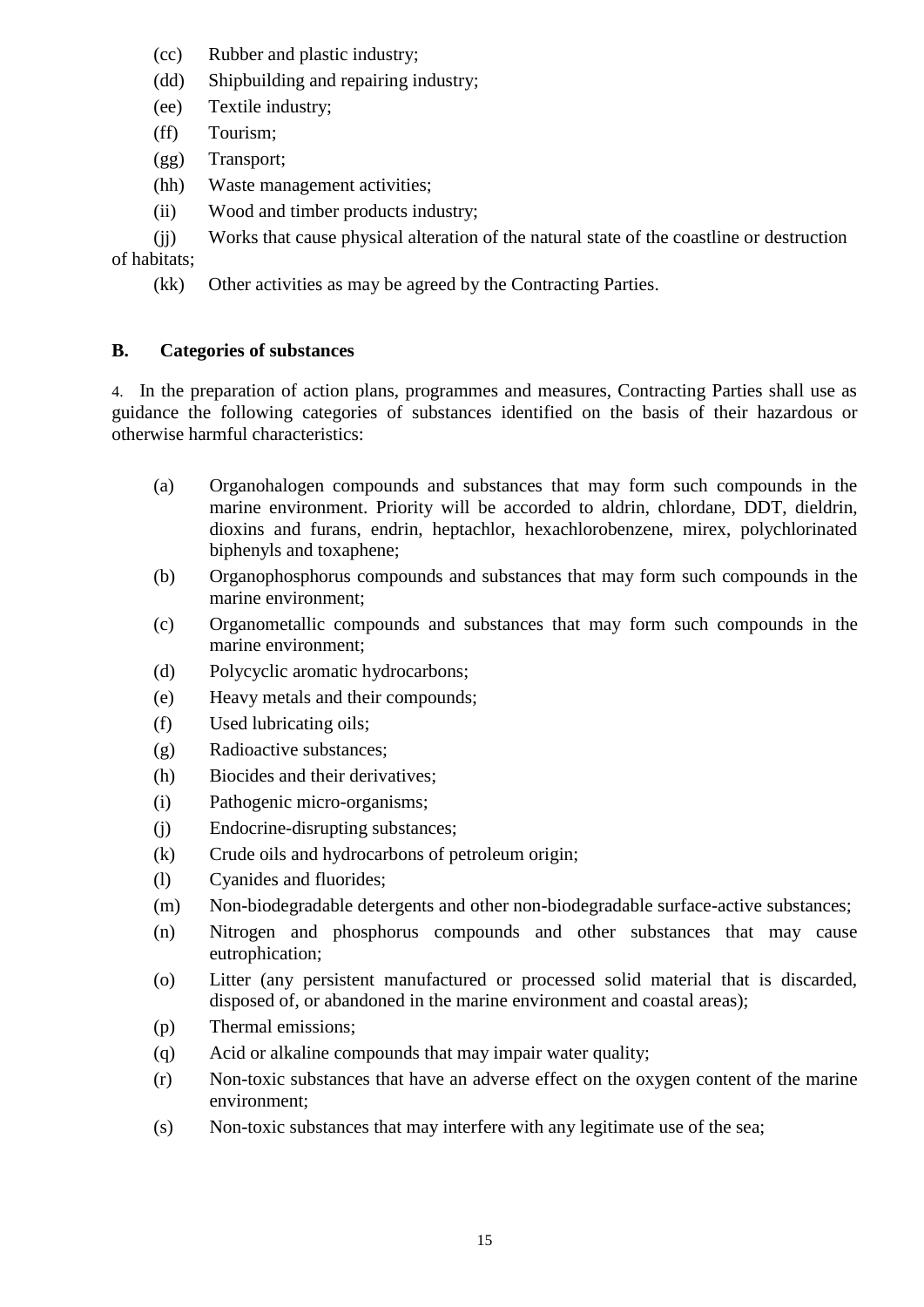- (t) Non-toxic substances that may have adverse effects on the physical or chemical characteristics of seawater;
- (u) Other substances that may be assessed, including lindane, endosulfan, atrazine, organic tin compounds, organic mercury compounds, chlorinated paraffins and polybrominated diphenyl ethers;
- (v) Substances that are only moderately persistent but that have been continuously released in large quantities;

5. Any other substances regulated under the Basel Convention on the Control of Transboundary Movements of Hazardous Wastes and their Disposal, the Stockholm Convention on Persistent Organic Pollutants, the Rotterdam Convention on the Prior Informed Consent Procedure for Certain Hazardous Chemicals and Pesticides in International Trade and the Bamako Convention on the ban on the Import into Africa and the Control of Transboundary Movement and Management of Hazardous Wastes within Africa.

### C **Characteristics of substances**

6. In the preparation of action plans, programmes and measures the Contracting Parties shall take into account, where relevant, the following characteristics and factors:

- (a) Persistence;
- (b) Toxicity or other noxious properties (e.g., carcinogenicity, mutagenicity or teratogenicity);
- (c) Bioaccumulation;
- (d) Radioactivity;
- (e) Ratio between observed concentrations and no observed effect concentrations;
- (f) Potential for causing eutrophication;
- (g) Health effects and risks;
- (h) Transboundary significance;
- (i) Risk of undesirable changes in the marine ecosystem and irreversibility or durability of effects;
- (j) Negative impacts on marine life and the sustainable use of living resources or another legitimate uses of the sea;
- (k) Effects on the taste or smell of marine products intended for human consumption;
- (l) Effects on the smell, colour, transparency or other characteristics of seawater;
- (m) Distribution pattern (i.e., quantities involved, use patterns and probability of reaching the marine environment).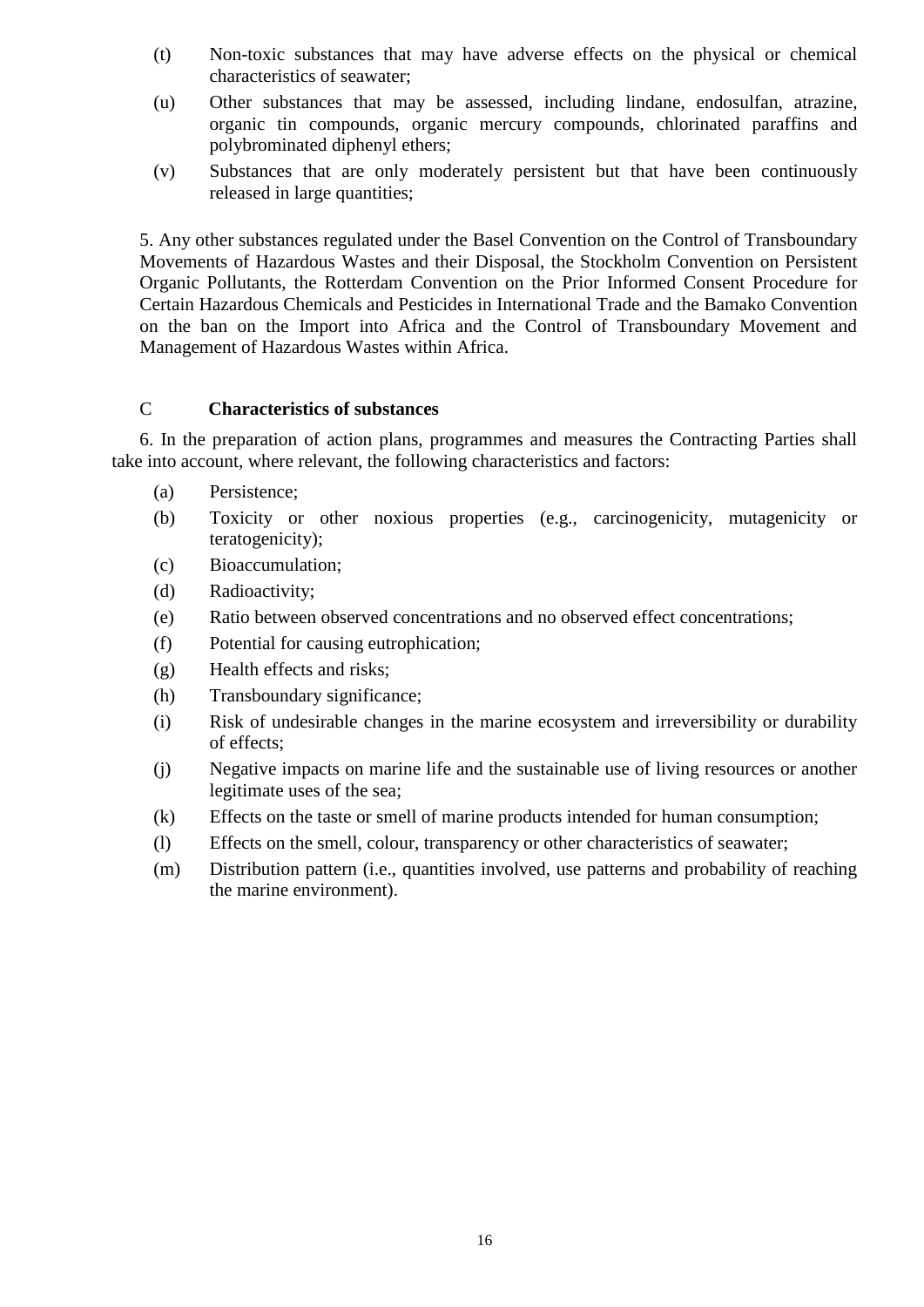# **Annex II**

# **Best available techniques and best environmental practice**

1. In accordance with articles 8, 9, and 12 of this Protocol the Contracting Parties shall use or promote the application of best available techniques and best environmental practices.

# **A. Best available techniques**

2. The term "best available techniques" means the latest stage of development of processes, facilities or methods of operation that indicate the practical suitability of a particular measure for preventing or limiting discharges, emissions and waste. Techniques include both the technology used and the way in which the installation is designed, built, maintained, operated and dismantled.

3. The use of the best available techniques shall emphasize the use of non-waste technology, if available.

4. In determining whether a set of processes, facilities and methods of operation constitute the best available techniques in general or individual cases, special consideration shall be given to the following:

(a) Comparable processes, facilities or methods of operation that have been successfully tested recently;

- (b) Technological advances and changes in scientific knowledge and understanding;
- (c) Economic feasibility of such techniques;
- (d) Time limits for installation in both new and existing plants;
- (e) Nature and volume of the discharges and emissions concerned;
- (f) Precautionary principle.

5. The best available techniques for a particular process will change with time in the light of technological progress, economic and social factors and changes in scientific knowledge and understanding.

6. If the reduction of discharges and emissions resulting from the use of best available techniques does not lead to environmentally acceptable results, additional measures must be applied.

### **B. Best environmental practice**

1. The term "best environmental practice" means the application of the most appropriate combination of environmental control measures and strategies.

2. In making a selection for individual cases, at least the following graduated range of measures should be considered:

- (a) Providing information and education to the public and to users about the environmental consequences of the choice of particular activities and products, their use, storage, transportation and ultimate disposal;
- (b) Developing and applying codes of good environmental practice that cover all aspects of the activity during the product's life;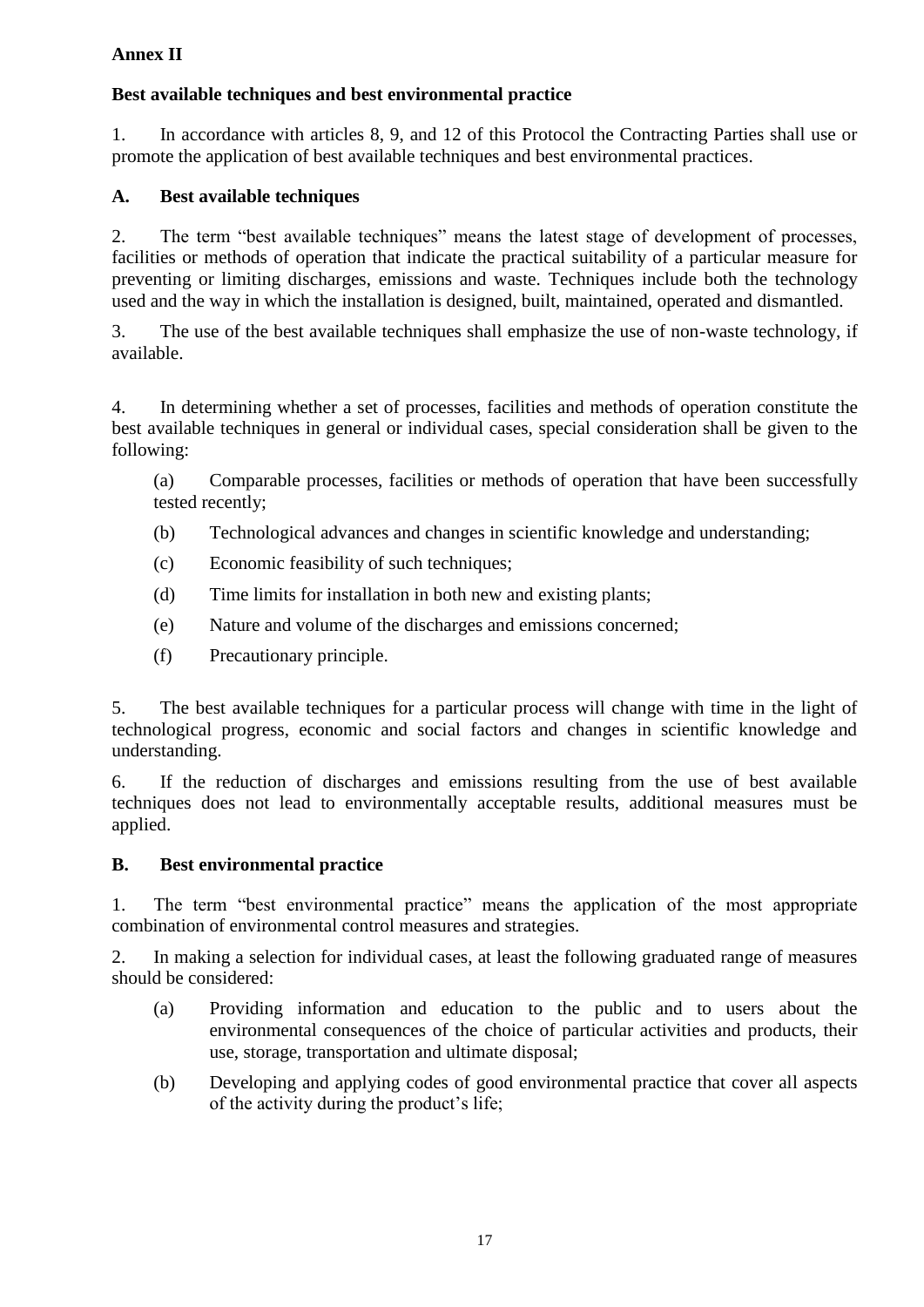- (c) Applying mandatory labels informing users of environmental risks related to a product, its use, storage and ultimate disposal;
- (d) Saving resources, including energy;
- (e) Making collection and disposal systems available to the public;
- (f) Avoiding the use of hazardous substances or products and the generation of hazardous waste;
- (g) Recycling, recovery and reuse;
- (h) Applying economic instruments to activities, products or groups of products;
- (i) Establishing a system of licensing, involving a range of restrictions or a ban.

3. In determining what combination of measures constitute best environmental practice in general or individual cases, particular consideration should be paid to the following:

- (a) Environmental hazard of the product and its production, use, storage, transportation and ultimate disposal;
- (b) Substitution by less polluting activities or substances;
- (c) Scale of use;
- (d) Potential environmental benefit or penalty of substitute material or activities;
- (e) Progress and changes in scientific knowledge and understanding;
- (f) Time limits for implementation;
- (g) Social and economic implications;
- (h) Precautionary principle.

4. It therefore follows that best environmental practice for a particular source will change over time in the light of technological progress, economic and social factors and changes in scientific knowledge and understanding.

5. If the reduction of inputs resulting from the use of best environmental practice does not lead to environmentally acceptable results, additional measures shall be applied and best environmental practice redefined.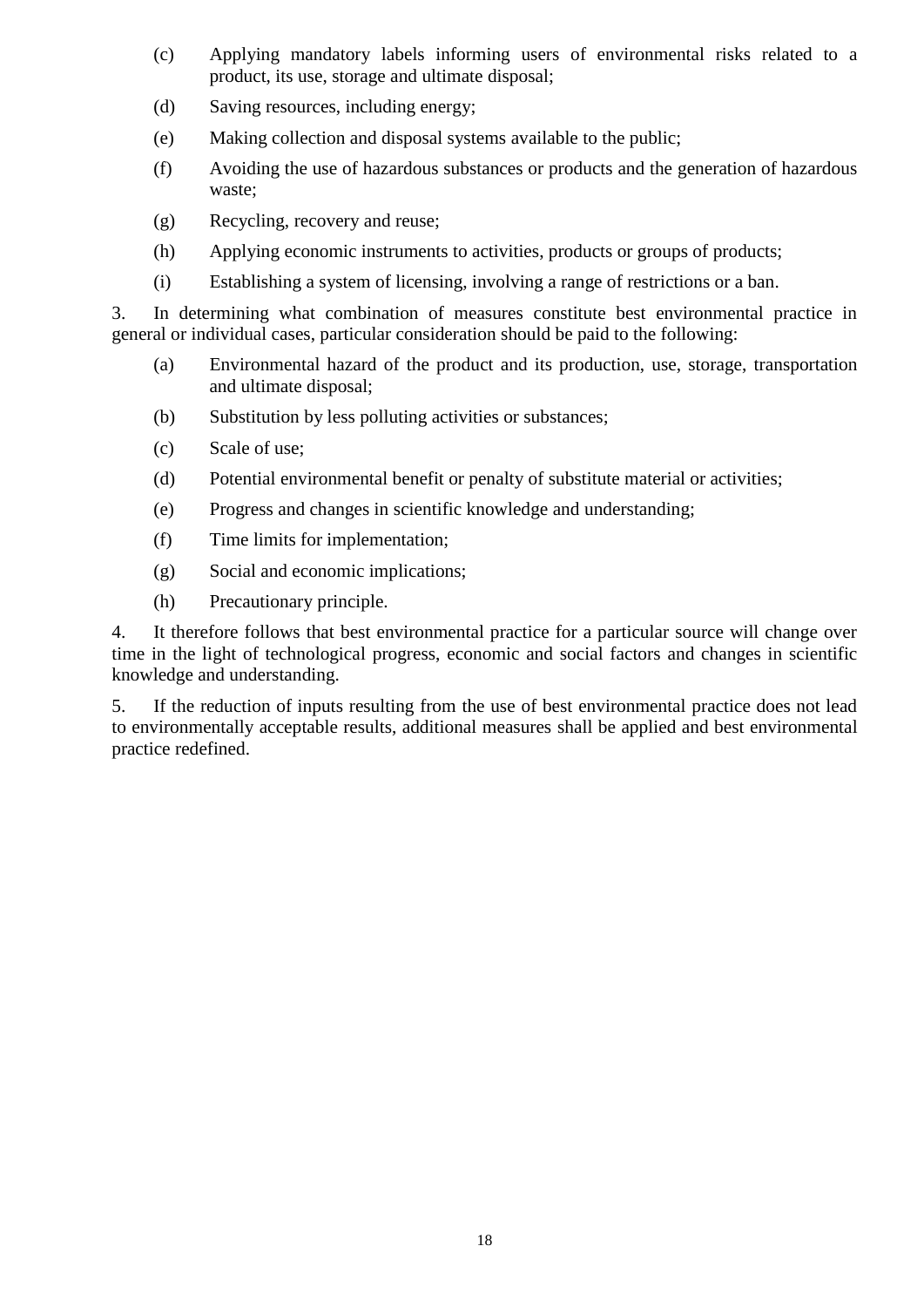# **Annex III**

# **Environmental quality standards and objectives**

1. In accordance with articles 8, 9 and 12 of the Protocol, the Contracting Parties shall ensure compliance with environmental quality standards and objectives.

# **A. Environmental quality standards**

2. "Environmental quality standard" means the concentration of a particular substance or group of substances in air, water or biota and other aspects of the environment that should not be exceeded, to safeguard human health and protect the environment.

3. Environmental quality standards under this protocol shall fall under the following broad categories:

### **(i) Environmental quality standards for ambient air**

4. These standards control pollutants harmful to humans and the environment. The environmental quality standards grouped in two types, namely, primary and secondary. Primary standards protect against adverse health effects, while secondary standards protect the environment, such as damage to farm crops, vegetation and the built environment.

5. The six criteria pollutants to be addressed by the Contacting Parties in ambient air quality standards are carbon monoxide, nitrogen dioxide, sulphur dioxide, lead, ozone and particulate matter.

6. Each Contracting Party shall establish a systematic air pollution monitoring programme to regularly monitor all the six criteria pollutants to alleviate air pollution emergencies, to observe pollution trends and to evaluate the effects of urban, land-use and transportation planning relating to air pollution. This monitoring shall also include monitoring of ozone and its precursors, especially in areas with persistently high ozone levels (such as large metropolitan areas).

### **(ii) Environmental quality standards for water**

7. Water quality standards shall define the goals for a water body by designating its uses, setting criteria to protect those uses, and establishing standards for controlling discharges into a water body.

8. The standards may have a variety of aims, including:

(a) Protecting living resources and nature;

(b) Controlling risks to the quality of water abstracted for supply to homes or used to irrigate crops;

(c) Ensuring that leisure and tourism activities, such as swimming, angling, boating and yachting are as safe as possible.

### **B. Environmental quality objectives**

9. Environmental quality objectives are a set of clearly identified objectives or goals for purposes of environmental quality whether in specific or general application to relevant environmental resources, activities or programmes. The environmental standards objectives will focus attaining the set goals rather than solving the problems.

10. The environmental quality objectives will define the state of the environment that environmental policy aims to achieve and provide a coherent framework for environmental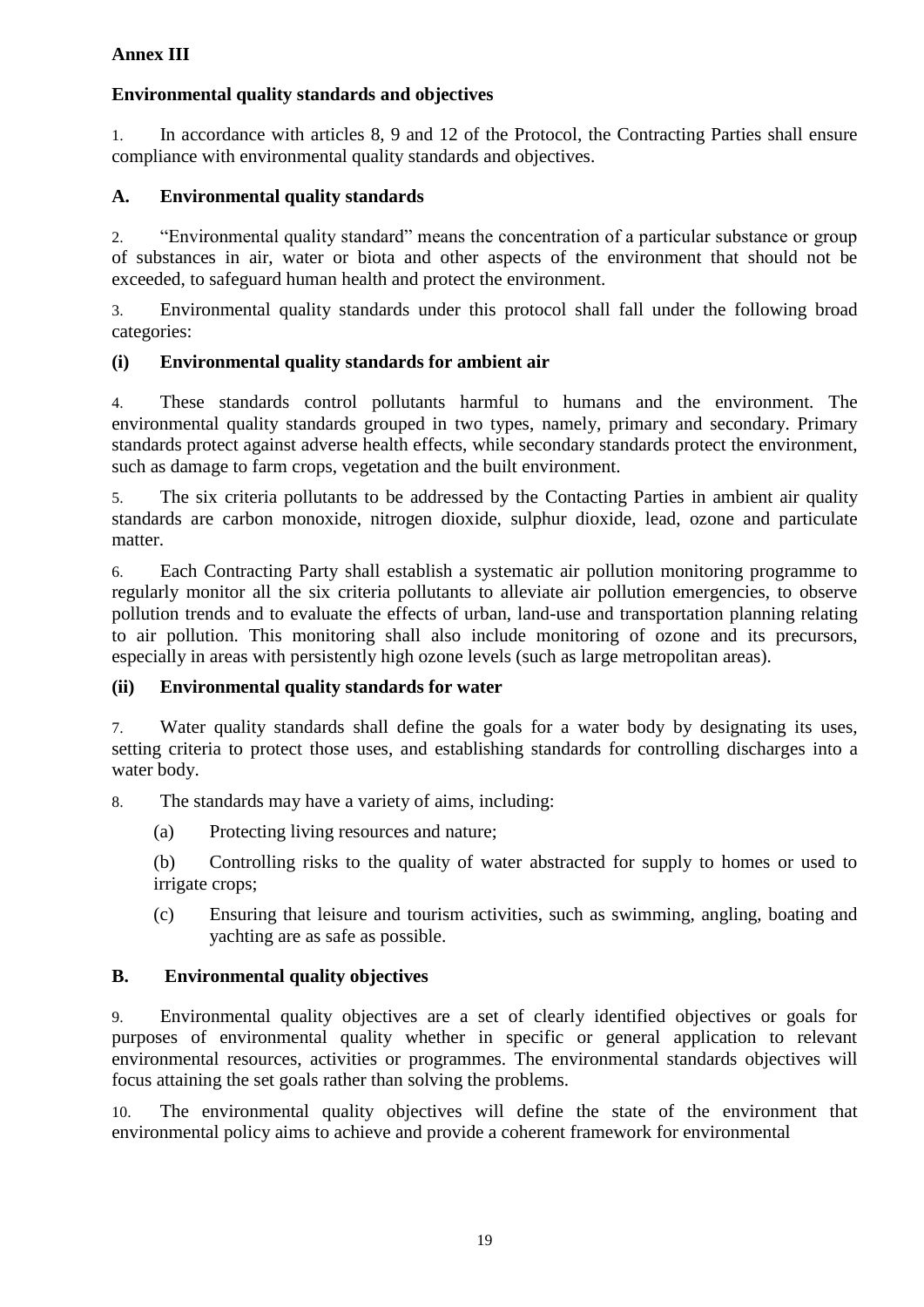programmes and initiatives at the local, national and regional levels. The objectives will also provide guidelines for enforcement of environmental laws.

- 11. The environmental quality objectives may include the following:
	- (a) Protection of human health (e.g., water standards for swimming) or specific human interests (e.g., fishery, livestock-raising or water for irrigation);
	- (b) Conservation of biological diversity;
	- (c) Conservation of natural, and cultural heritage;
	- (d) Promotion of long-term productivity of ecosystems; and
	- (e) Environmentally sound management of natural resources.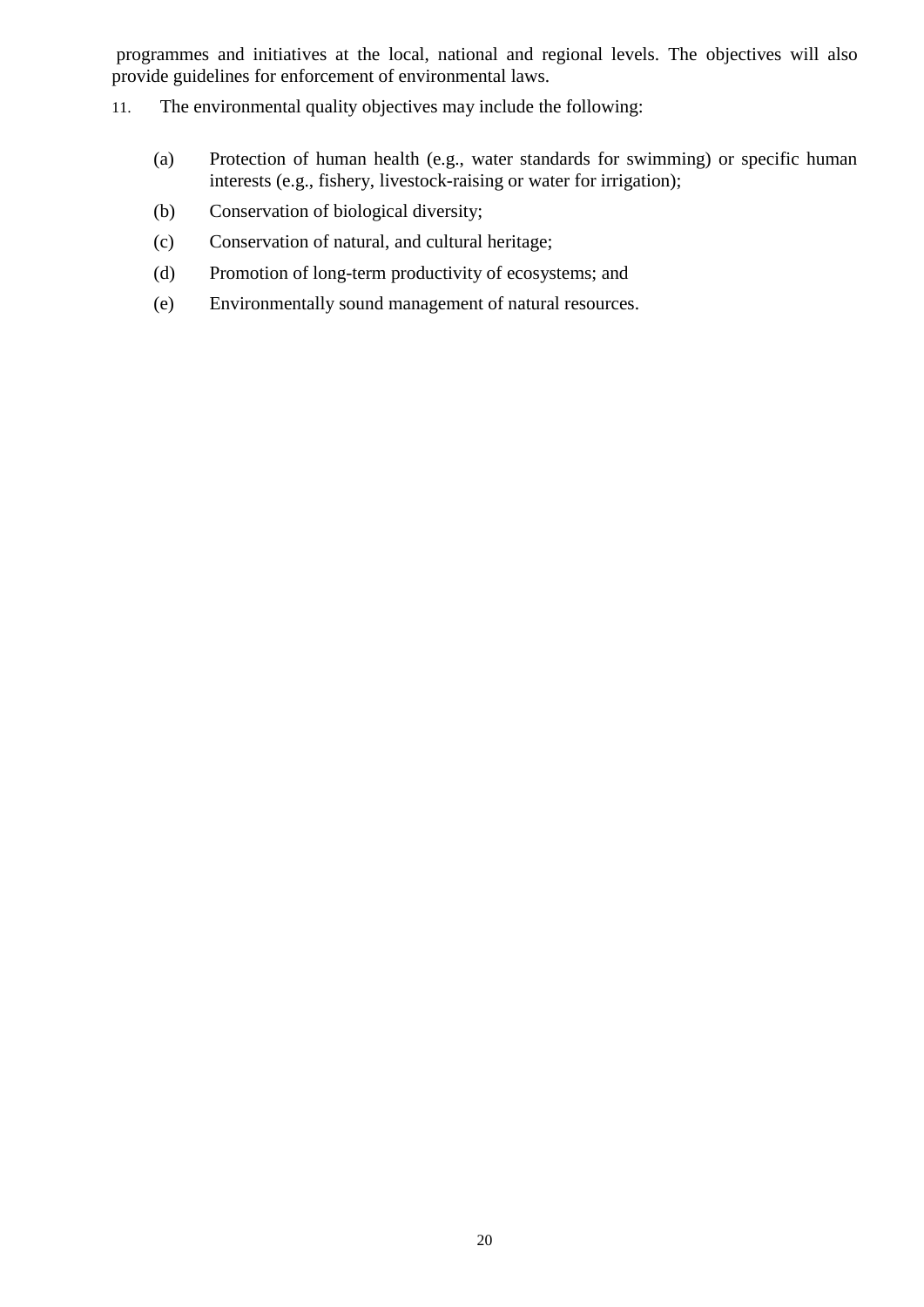|                           | Name of the Contracting<br>Party | Name of the Representative of<br>the Contracting Party | <b>Signature</b> | <b>Date</b> |
|---------------------------|----------------------------------|--------------------------------------------------------|------------------|-------------|
| $\overline{1}$ .          | <b>SOUTH AFRICA</b>              |                                                        |                  |             |
|                           |                                  |                                                        |                  |             |
|                           |                                  |                                                        |                  |             |
|                           |                                  |                                                        |                  |             |
| $\overline{2}$ .          | <b>BENIN</b>                     |                                                        |                  |             |
|                           |                                  |                                                        |                  |             |
|                           |                                  |                                                        |                  |             |
| $\overline{3}$ .          | <b>CAMEROON</b>                  |                                                        |                  |             |
|                           |                                  |                                                        |                  |             |
|                           |                                  |                                                        |                  |             |
|                           |                                  |                                                        |                  |             |
| $\overline{4}$ .          | <b>REPUBLIC OF CONGO</b>         |                                                        |                  |             |
|                           |                                  |                                                        |                  |             |
|                           |                                  |                                                        |                  |             |
|                           |                                  |                                                        |                  |             |
| $\overline{5}$ .          | <b>COTE D'IVOIRE</b>             |                                                        |                  |             |
|                           |                                  |                                                        |                  |             |
|                           |                                  |                                                        |                  |             |
| $\overline{6}$ .          | <b>GABON</b>                     |                                                        |                  |             |
|                           |                                  |                                                        |                  |             |
|                           |                                  |                                                        |                  |             |
|                           |                                  |                                                        |                  |             |
| 7.                        | <b>GAMBIA</b>                    |                                                        |                  |             |
|                           |                                  |                                                        |                  |             |
|                           |                                  |                                                        |                  |             |
| $\overline{\mathbf{8}}$ . | <b>GHANA</b>                     |                                                        |                  |             |
|                           |                                  |                                                        |                  |             |
|                           |                                  |                                                        |                  |             |
|                           |                                  |                                                        |                  |             |
| 9.                        | <b>GUINEA</b>                    |                                                        |                  |             |
|                           |                                  |                                                        |                  |             |
|                           |                                  |                                                        |                  |             |
|                           |                                  |                                                        |                  |             |
| 10.                       | <b>GUINEA-BISSAU</b>             |                                                        |                  |             |
|                           |                                  |                                                        |                  |             |
|                           |                                  |                                                        |                  |             |